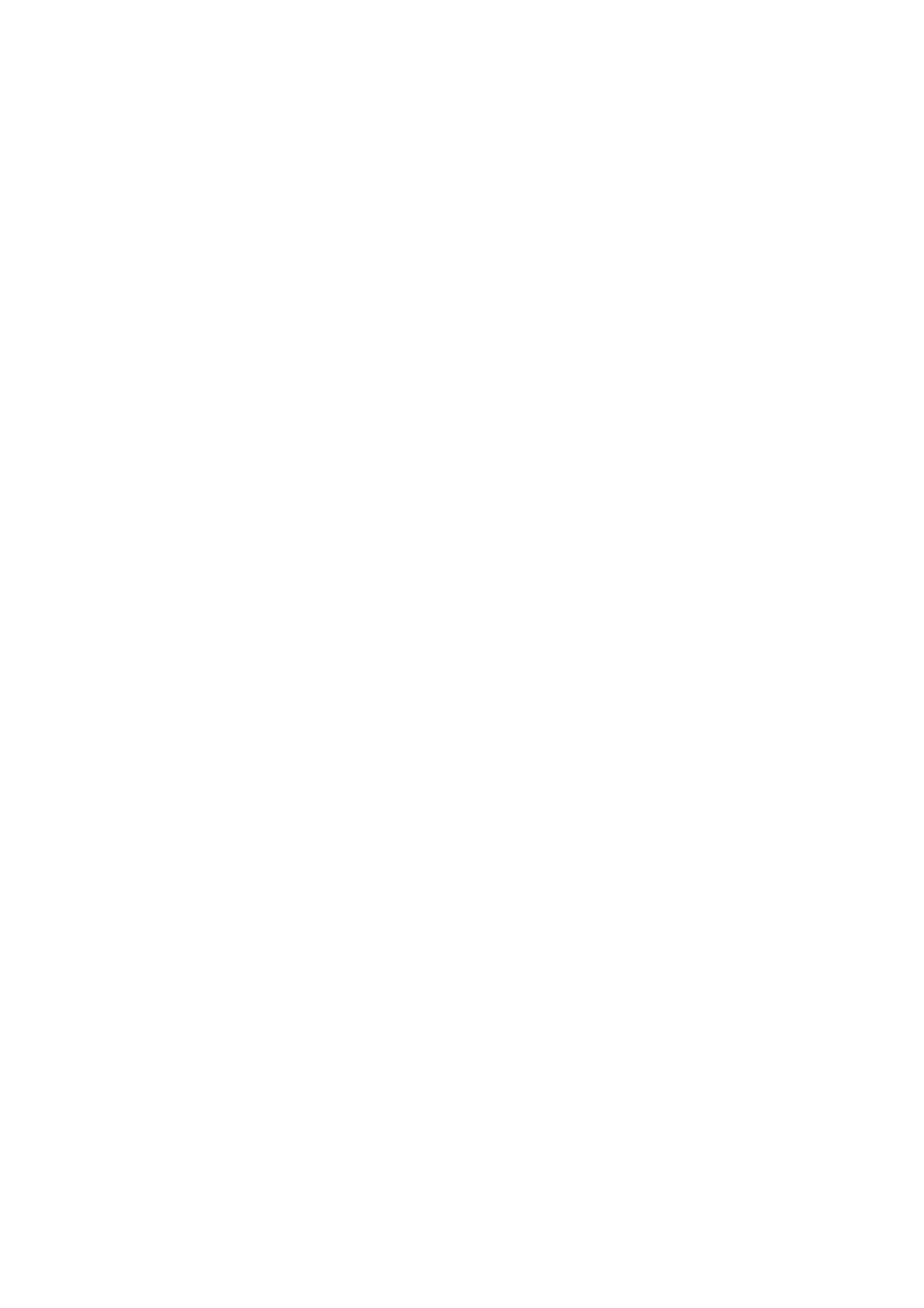# Hierarchical Quadrature for Singular Integrals

**Steffen Börm**, Leipzig, and **Wolfgang Hackbusch**, Leipzig

April 22, 2004

#### **Abstract**

We introduce a method for the computation of singular integrals arising in the discretization of integral equations.

The basic method is based on the concept of *admissible subdomains,* known, e.g., from panel clustering techniques and  $H$ -matrices: We split the domain of integration into a hierarchy of subdomains and perform standard quadrature on those subdomains that are amenable to it.

By using additional properties of the integrand, we can significantly reduce the algorithmic complexity of our approach.

The method works also well for hypersingular integrals.

**AMS Subject Classification:** 65D32, 42B20 **Key words:** Numerical quadrature, singular integrals

## **1 Introduction**

We consider integrals as they arise in the boundary element method. Let us consider

$$
I := \int_0^1 \int_0^1 |x - y|^\alpha \, dy \, dx \tag{1.1}
$$

as an example. The kernel function is improperly integrable if  $\alpha > -1$ . However, since also strongly singular integrals appear in the BEM,  $\alpha \leq -1$  will not be excluded. In the latter case, I has to be interpreted as partie finie integral in the sense of Hadamard [8, pp.184].

The standard quadrature methods apply one of the follow techniques:

- 1. Use a quadrature rule adapted to the singularity of the kernel (cf. [17, 16]).
- 2. Apply at least for one of the double integrals an exact integration. Hopefully the remaining integral is regular and standard Gauss quadrature works well (cf. [12, 17]).
- 3. Apply a transformation that removes the singularity (cf. [2, 10, 11]).
- 4. Apply a transformation like  $\xi = x y$ ,  $\eta = x + y$ , that changes the moving singularity  $|x-y|^{\alpha}$  of (1.1) into the fixed singularity  $|\xi|^{\alpha}$  and apply 1 or 2 (cf. [10]).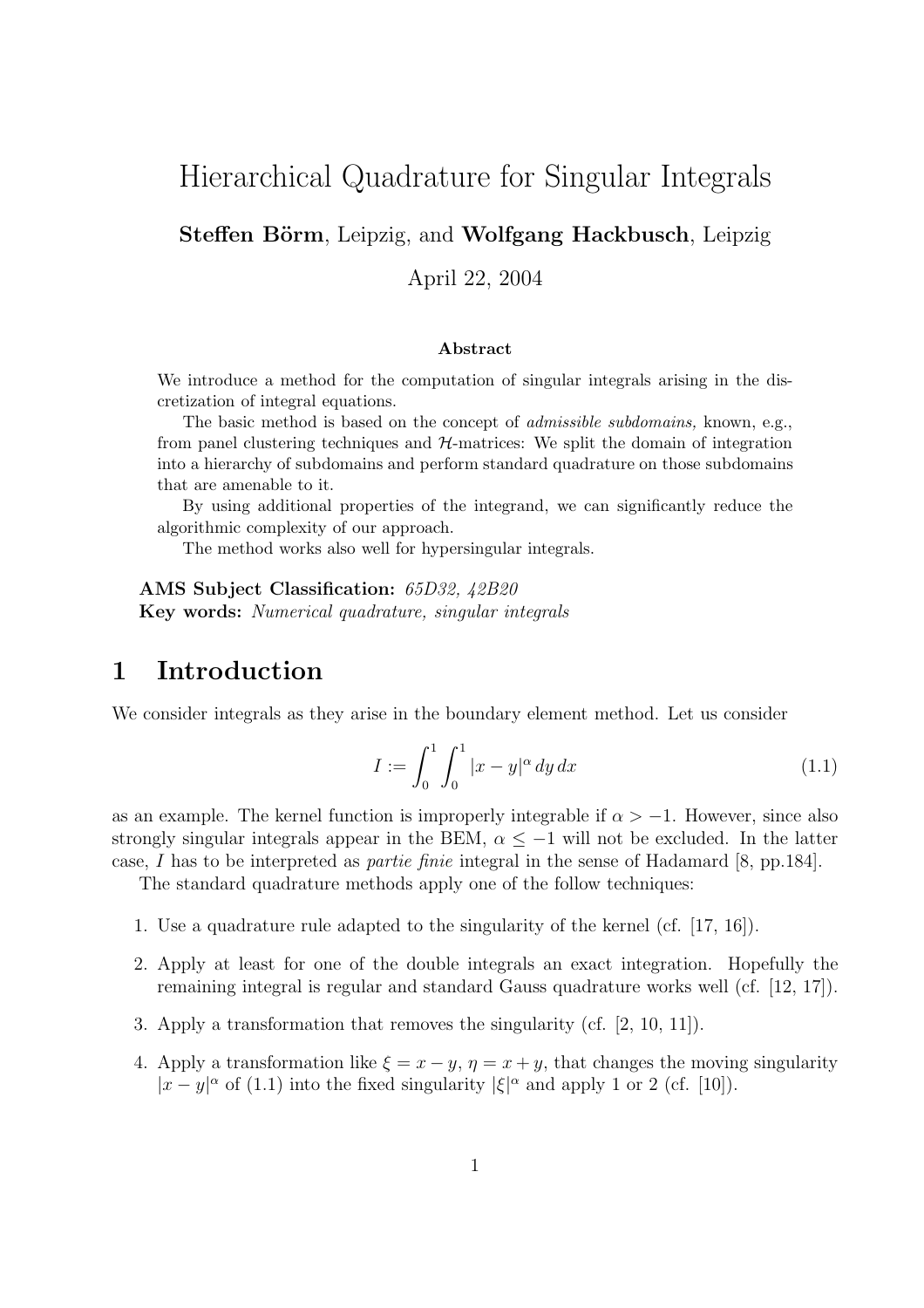5. Adaptive refinement, i.e., the integration region is split into suitable subregions. Subregions that do not contain the singularity are treated by standard quadrature, the remaining subregions are split again (cf. [18]).

Although the techniques 1-4 are quite successful in special situations, they are of limited use. Method 5 might be costly because of many levels of refinement. The mentioned techniques depend strongly on the dimensionality of the integral. In particular, all methods are not easily extended to strongly singular integrals.

In this paper, we describe a technique which combines the adaptive refinement from 5 with further structural properties of the integrand. Eventually, we have to determine only few integrals over smooth integrands and to solve a small system of equations. Moreover, this approach extends to strong singularities.

Our assumptions are explained for

$$
I := \int_0^1 \int_0^1 \kappa(x, y) \, dy \, dx.
$$

We suppose that the integrand  $\kappa(x, y)$  — possibly after subtracting a smooth part — satisfies two conditions: translation invariance and homogeneity. The first condition reads

$$
\kappa(x, y) = \kappa(x + c, y + c) \text{ for all } c \in \mathbb{R},\tag{1.2}
$$

while a homogeneous integrand satisfies

$$
\kappa(sx, sy) = s^{\alpha}\kappa(x, y) \text{ for all } s \in \mathbb{R}_{>0},\tag{1.3}
$$

where  $\alpha \in \mathbb{R}$  is the degree of homogeneity. A closely related variant of (1.3) occurs, e.g., for  $\kappa(x, y) = \log(|x - y|)$ , where

$$
\kappa(sx, sy) = \beta(s) + \kappa(x, y) \text{ for all } s \in \mathbb{R}_{>0}.
$$
 (1.4)

Furthermore,  $\kappa$  is assumed to be sufficiently smooth outside of a neighborhood of the possible singularity at  $x = y$  (A possible qualification of the smoothness of  $\kappa$  is given by the asymptotic smoothness, cf. (2.13)).

In addition to (1.2), a symmetry condition

$$
\kappa(y, x) = \kappa(x, y) \tag{1.5}
$$

can be exploited (antisymmetry  $\kappa(y, x) = -\kappa(x, y)$  would lead immediately to the trivial result  $I = 0$ ).

Obviously, the integrand of example (1.1) satisfies the conditions (1.2) and (1.3) with the same value  $\alpha$  as well as  $(1.5)$ .

In Subsection 2.1 we first apply a recursive additive splitting of the integral which yields an infinite sum of subintegrals. The situation simplifies due to the translation invariance as explained in Subsection 2.2, where we identify equivalence classes of integrals. The essential step is the use of the homogeneity condition in Subsection 2.3, which reduces the infinite sum to a finite linear combination, where the number of terms is the number of different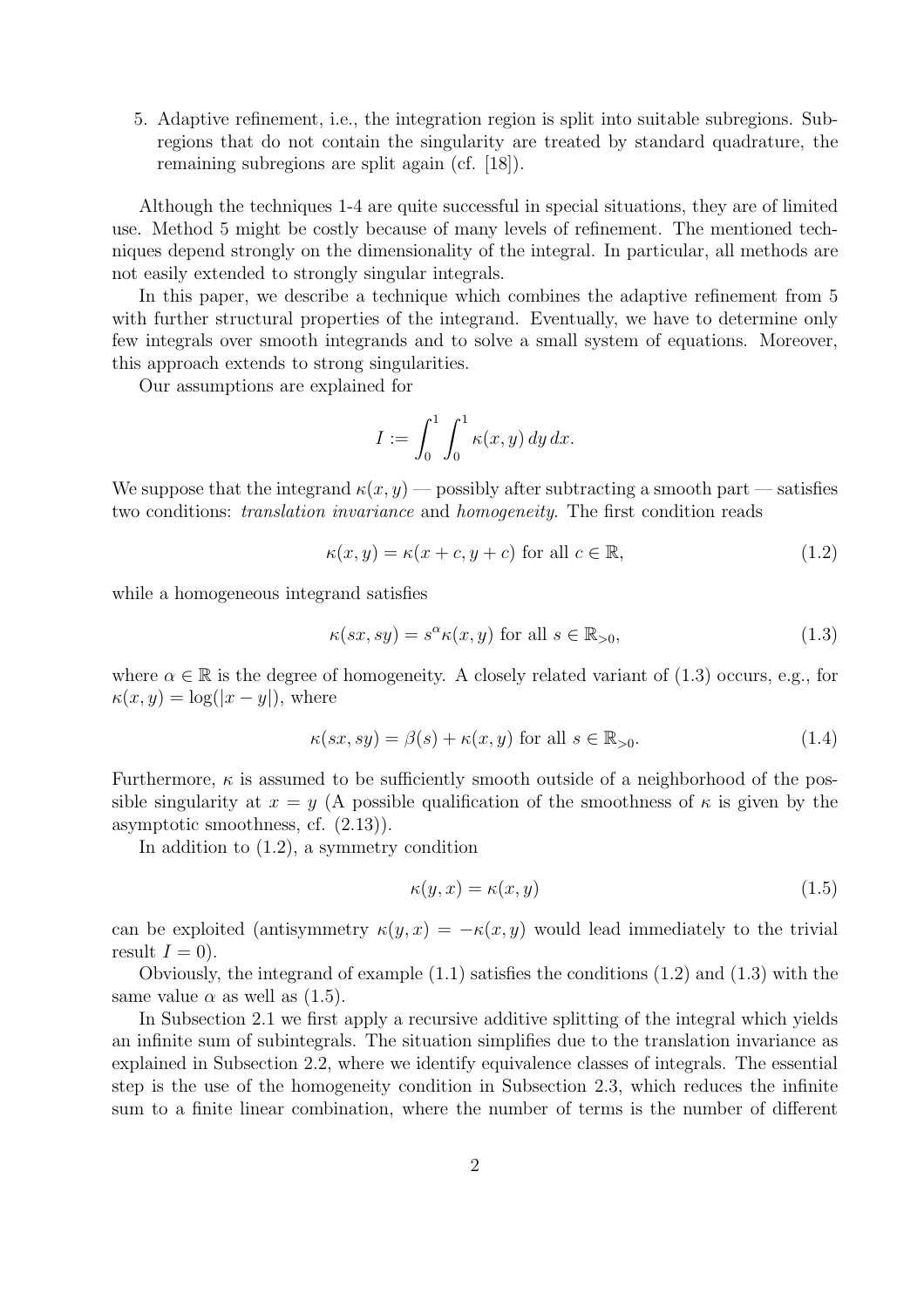equivalence classes. The remaining few integrals possess a regular integrand. The arising linear system is discussed in Subsection 2.4.

The use of homogeneity can be illustrated by the one-dimensional integral

$$
Q := \int_0^1 \kappa(x,0) \, dx.
$$

We split  $Q$  into the sum

$$
Q = \sum_{i=0}^{\infty} Q^{(i)}, \quad Q^{(i)} := \int_{2^{-i-1}}^{2^{-i}} \kappa(x,0) \, dx,
$$

which has to converge if  $\kappa$  is weakly singular. The homogeneity condition (1.3) together with the transformation  $x = 2^{-i}t$  yields

$$
Q^{(i)} = \int_{2^{-i-1}}^{2^{-i}} \kappa(x,0) dx = 2^{-i} \int_{1/2}^{1} \kappa(2^{-i}t,0) dt = 2^{-i} 2^{-\alpha i} \int_{1/2}^{1} \kappa(t,0) dt = 2^{-(1+\alpha)i} Q^{(0)},
$$

thus we find

$$
Q = Q^{(0)} \sum_{i=0}^{\infty} 2^{-(1+\alpha)i}.
$$

The assumed summability implies  $\alpha > -1$  and

$$
\sum_{i=0}^{\infty} 2^{-(1+\alpha)i} = \frac{1}{1 - 2^{-(1+\alpha)}}.
$$

The integral

$$
Q^{(0)} = \int_{1/2}^{1} \kappa(t, 0) dt
$$

can be approximated by standard quadrature techniques, since  $\kappa$  is assumed to be smooth outside the singularity at  $t = 0$ .

In some applications, the integrand may consist of a product of a kernel function  $\kappa$ satisfying the conditions  $(1.2)$  and  $(1.3)$  and smooth additional factors that do not satisfy these conditions. If these additional factors are polynomials, we can still use a modified version of our method that is presented in Section 3.

So far, we have assumed that the integral has a weak singularity. The case of a strong singularity of  $\kappa$  is discussed in Section 4. We recall the definition of partie finie integrals and show how this definition can directly be used in our approach. However, to do this we have to split the integration domain  $[0, 1]^2$  of  $(1.1)$  into triangles. In Subsection 4.4 we show that the simpler splitting into subsquares works as well.

# **2 Weak singularities**

Let us consider the approximate computation of

$$
I := \int_0^1 \int_0^1 \kappa(x, y) \, dy \, dx
$$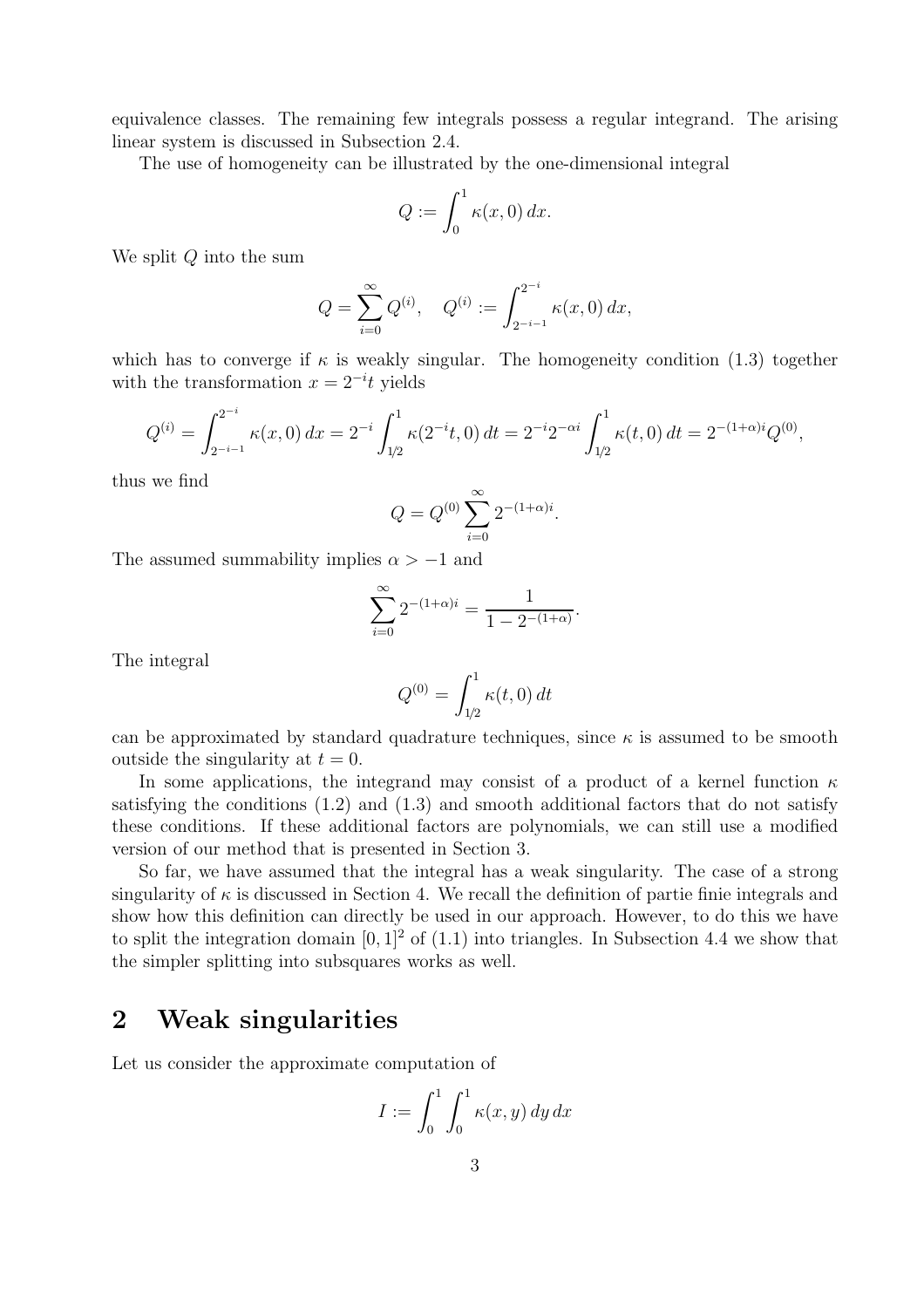for  $\alpha \in \mathbb{R}_{>1}$ . In the case of negative  $\alpha$ , we have a singularity at the diagonal  $x = y$  of the domain  $[0, 1]^2$ , so using standard quadrature techniques will not lead to acceptable results.

In this Section, we will derive an algorithm (cf.  $(2.8)$ ) that expresses I in terms of the integrals

$$
I_2 = \int_0^1 \int_0^1 \kappa(x+2, y) \, dy \, dx, \qquad I_{-2} = \int_0^1 \int_0^1 \kappa(x, y+2) \, dy \, dx, I_3 = \int_0^1 \int_0^1 \kappa(x+3, y) \, dy \, dx, \qquad I_{-3} = \int_0^1 \int_0^1 \kappa(x, y+3) \, dy \, dx.
$$

Since all these integrals are regular, we can approximate them directly by standard quadrature techniques and get an approximation of I.

## **2.1 Splitting**

While standard quadrature is not working on the *entire* domain of integration, there obviously are subdomains in which the integrand is analytic, e.g.,  $[0, 1/4] \times [1/2, 3/4]$  or  $[3/4, 1] \times [1/4, 1/2].$ 

Therefore it is straightforward to split the domain into subdomains on which standard quadrature is applicable, to compute the results and to add them up. In order to do this efficiently, we organize the subdomains in a hierarchical way: We split the original domain  $\Omega = [0, 1] \times [0, 1]$  into four subdomains

$$
\Omega_{0,0} := [0, 1/2] \times [0, 1/2],
$$
  
\n
$$
\Omega_{1,0} := [1/2, 1] \times [0, 1/2],
$$
  
\n
$$
\Omega_{1,1} := [1/2, 1] \times [1/2, 1],
$$
  
\n
$$
\Omega_{1,1} := [1/2, 1] \times [1/2, 1],
$$

and define the corresponding integrals

$$
I_{0,0} := \int_{\Omega_{0,0}} \kappa(x, y) dy dx, \qquad I_{1,0} := \int_{\Omega_{1,0}} \kappa(x, y) dy dx, I_{0,1} := \int_{\Omega_{0,1}} \kappa(x, y) dy dx, \qquad I_{1,1} := \int_{\Omega_{1,1}} \kappa(x, y) dy dx.
$$

Obviously, the computation of  $I_{0,0}$  and  $I_{1,1}$  is just as hard as that of I: We again have to deal with a singularity along the diagonal of the domain. In the computation of  $I_{1,0}$  and  $I_{0,1}$ , only a pointwise singularity occurs.

The original integral  $I$  can be computed by

$$
I = I_{0,0} + I_{1,0} + I_{0,1} + I_{1,1}.
$$
\n(2.1)

If we use the integrals  $I, I_{0,0}, I_{1,0}, I_{0,1}$  and  $I_{1,1}$  as vertices and denote the contributions they give to each other by directed edges, we can express  $(2.1)$  in the form of a *splitting graph* given in Figure 2.1.

Let us now consider the integral  $I_{1,0}$  corresponding to the domain  $\Omega_{1,0} = [1/2, 1] \times [0, 1/2]$ . We once more split the domain in order to get

$$
\Omega_{2,0} := [1/2, 3/4] \times [0, 1/4],
$$
  
\n
$$
\Omega_{2,1} := [1/2, 3/4] \times [1/4, 1/2],
$$
  
\n
$$
\Omega_{3,1} := [3/4, 1] \times [1/4, 1/2].
$$
  
\n
$$
\Omega_{3,1} := [3/4, 1] \times [1/4, 1/2].
$$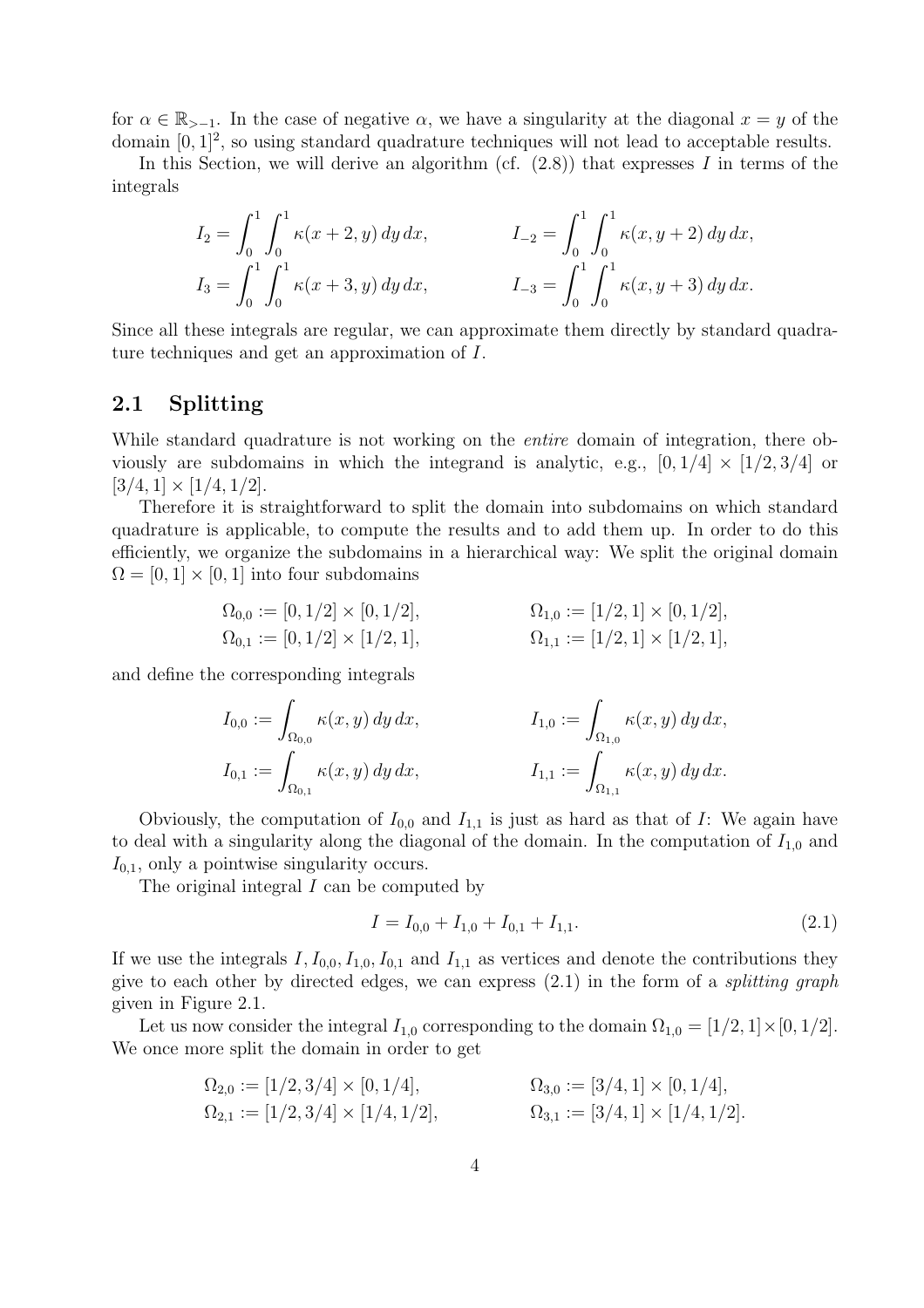

Figure 2.1: Splitting graph corresponding to (2.1)



Figure 2.2: Splitting graph and domain decomposition corresponding to (2.1) and (2.2)

We define the integrals  $I_{2,0}$ ,  $I_{3,0}$ ,  $I_{2,1}$  and  $I_{3,1}$  as above and find

$$
I_{1,0} = I_{2,0} + I_{3,0} + I_{2,1} + I_{3,1}.
$$
\n(2.2)

Now the situation is changed: The integrals  $I_{2,0}$ ,  $I_{3,0}$  and  $I_{3,1}$  (see gray squares in Figure 2.2) no longer involve a singularity, therefore we can apply standard quadrature to compute them. The integral  $I_{2,1}$  is similar to  $I_{1,0}$ . By repeating this procedure for all subdomains still containing singularities, we can construct a splitting tree.

If the tree were finite, we could approximate the integrals corresponding to its leaves by standard quadrature and then accumulate them along its edges in order to obtain an approximation for the integral corresponding to the root and all intermediate subdomains.

Since the simple splitting is not able to eliminate singularities, this tree is infinite, so we cannot approximate the integral directly. What we can do is to consider a subtree, e.g., consisting of all nodes up to a given level  $\ell$  in the tree, use quadrature on those leaves that admit it, approximate by zero on the remaining leaves and then sum up as before.

Splitting  $\Omega$  as above leads, among others, to the subdomains  $\Omega_{0,0}$  and  $\Omega_{1,1}$ , and these subdomains contain the same type of singularity as the original  $\Omega$ . This means that the splitting tree, when cut off at level  $\ell$ , will contain at least  $2^{\ell}$  leaves that cannot be treated by standard quadrature. Therefore, the complexity of the computation will grow exponentially in  $\ell$ .

Section 6 of [18] deals with the problem of computing an approximation of an entire integral equation, and in this context the exponential growth of the complexity can be tolerated, since it only occurs for diagonal elements of the stiffness matrix and does not effect the total order of complexity.

We are interested in bounding the complexity of the approximation of single integrals,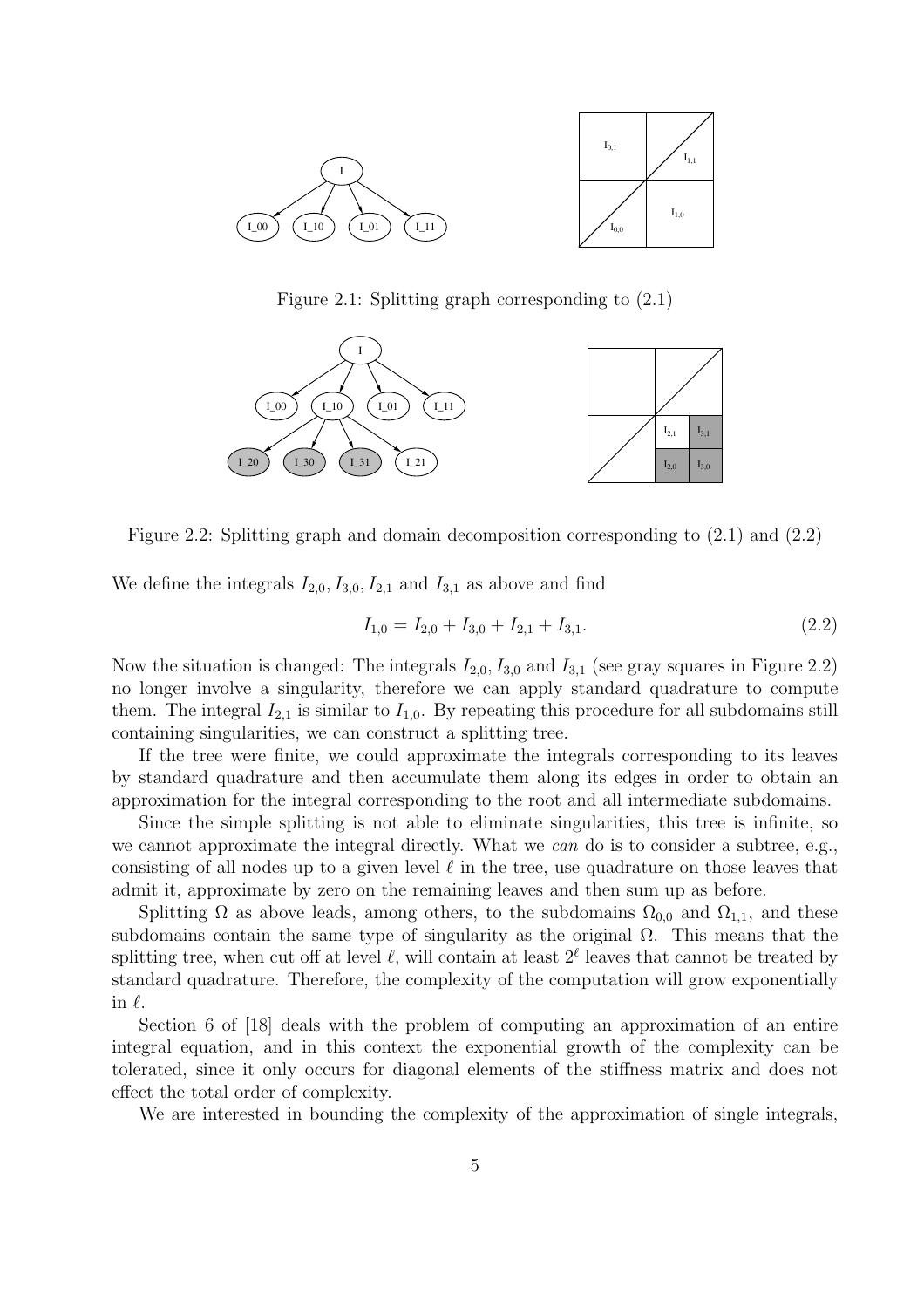so controlling only the average efficiency is not enough. In order to reach higher efficiency, we have to make use of additional properties of the kernel function.

#### **2.2 Equivalence classes**

We use the *translation invariance* (1.2) of the kernel  $\kappa$ :

$$
I_{1,1} = \int_{\Omega_{1,1}} \kappa(x,y) \, dy \, dx = \int_{1/2}^1 \int_{1/2}^1 \kappa(x,y) \, dy \, dx = \int_0^{1/2} \int_0^{1/2} \kappa\left(x + \frac{1}{2}, y + \frac{1}{2}\right) \, dy \, dx
$$
  
= 
$$
\int_0^{1/2} \int_0^{1/2} \kappa(x,y) \, dy \, dx = \int_{\Omega_{0,0}} \kappa(x,y) \, dy \, dx = I_{0,0}.
$$

This equation holds because the subdomains satisfy

$$
\Omega_{1,1} = \Omega_{0,0} + (1/2,1/2),
$$

i.e., because  $\Omega_{1,1}$  is a translation of  $\Omega_{0,0}$ .

This means that the equation (2.1) takes the form

$$
I = 2I_{0,0} + I_{1,0} + I_{0,1}.
$$
\n(2.3)

Similarly, we find that  $I_{2,0} = I_{3,1}$ , and therefore

$$
I_{1,0} = 2I_{2,0} + I_{3,0} + I_{2,1}.
$$
\n
$$
(2.4)
$$

We represent the additional factors in our splitting graph by adding them to the edges. The graph from Figure 2.2 then takes the form displayed in Figure 2.3.



Figure 2.3: Reduced graph corresponding to (2.3) and (2.4)

In order to estimate the impact of the reduction, we consider a domain  $[a, b] \times [c, d]$ . Let  $[a^0, b^0] \times [c^0, d^0]$  be one of the predecessors of this domain in the splitting graph. Since only domains containing singularities are split in the course of our procedure, we must have  $[a^0, b^0] \cap [c^0, d^0] \neq \emptyset$ . By construction, there are not more than 3 subdomains satisfying this condition. Since each subdomain has in turn exactly 4 successors in the splitting graph, there can be no more than 12 equivalence classes on each level of the splitting graph.

This implies that, by using equivalence of subdomains, we can reduce the number of subdomains, and therefore the complexity of the computation, on a level  $\ell$  from  $\mathcal{O}(2^{\ell})$  to  $\mathcal{O}(1)$ .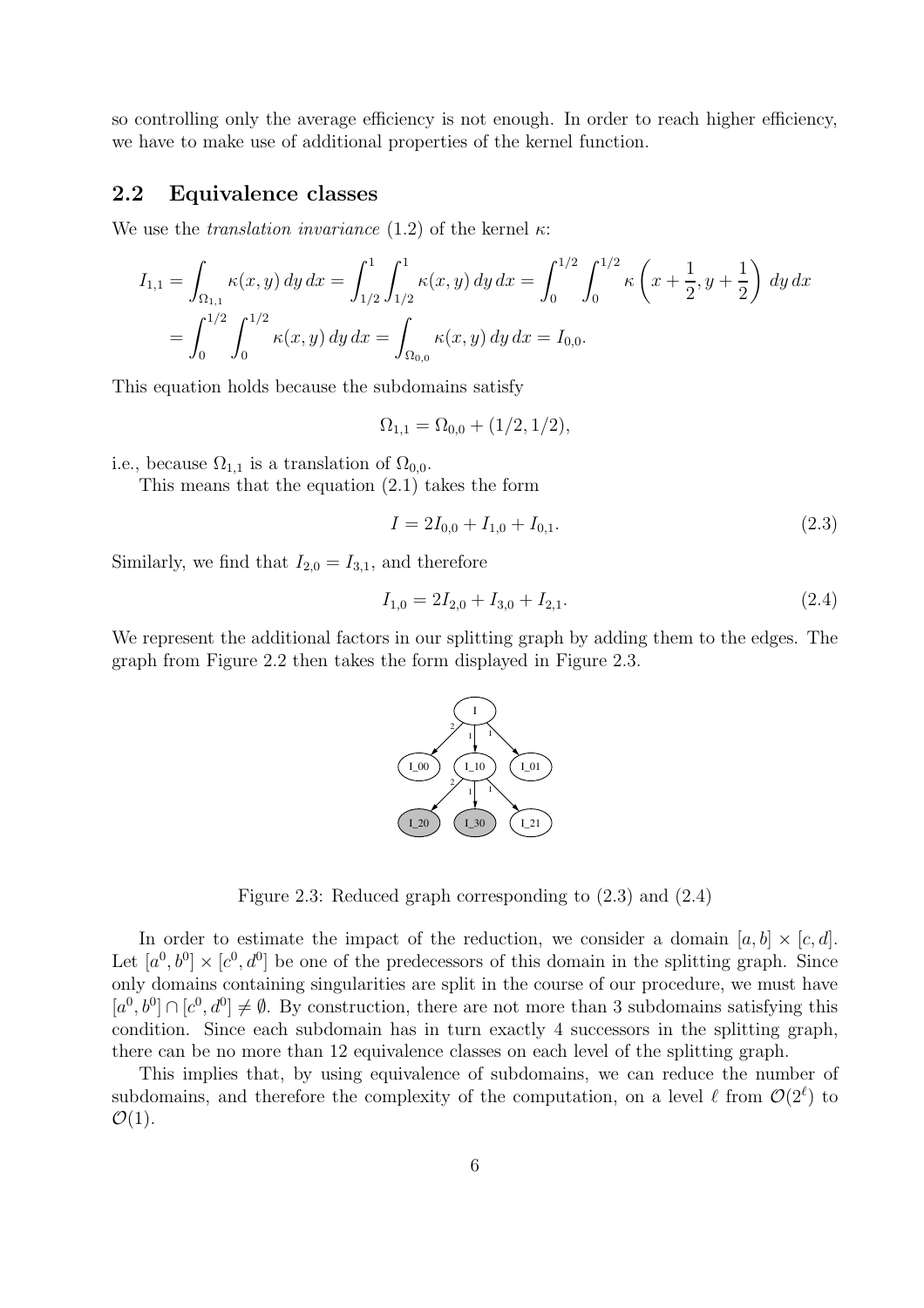## **2.3 Homogeneity**

Although we can reduce the complexity of our algorithm by using equivalence classes, we still have to truncate the splitting graph in order to get a finite algorithm, and of course this truncation implies a loss of precision.

One way of avoiding this is to make use of the homogeneity (cf. (1.3)) of the kernel: We have

$$
\kappa(sx, sy) = s^{\alpha} \kappa(x, y)
$$

for all  $s \in \mathbb{R}_{>0}$ , and, due to the choice of our subdomain splitting, this implies

$$
I_{2,1} = \int_{1/2}^{3/4} \int_{1/4}^{1/2} \kappa(x, y) dy dx = \int_{1/4}^{1/2} \int_{0}^{1/4} \kappa(x, y) dy dx
$$
  
=  $\frac{1}{4} \int_{1/2}^{1} \int_{0}^{1/2} \kappa(\frac{x}{2}, \frac{y}{2}) dy dx = \frac{2^{-\alpha}}{4} \int_{1/2}^{1} \int_{0}^{1/2} \kappa(x, y) dy dx = \frac{2^{-\alpha}}{4} I_{1,0}.$ 

By setting  $c := 2^{-\alpha}/4$ , equation (2.4) takes the form

$$
I_{1,0} = 2I_{2,0} + I_{3,0} + cI_{1,0}.
$$
\n
$$
(2.5)
$$

This means that now we have to introduce *cycles* into the splitting graph, leading to a graph of the form given in Figure 2.4.



Figure 2.4: Reduced cyclic graph corresponding to (2.3) and (2.5)

Applying the entire procedure to the domain  $I$ , we end up with the finite splitting graph shown in Figure 2.5 instead of an infinite graph.



Figure 2.5: Final splitting graph and domain decomposition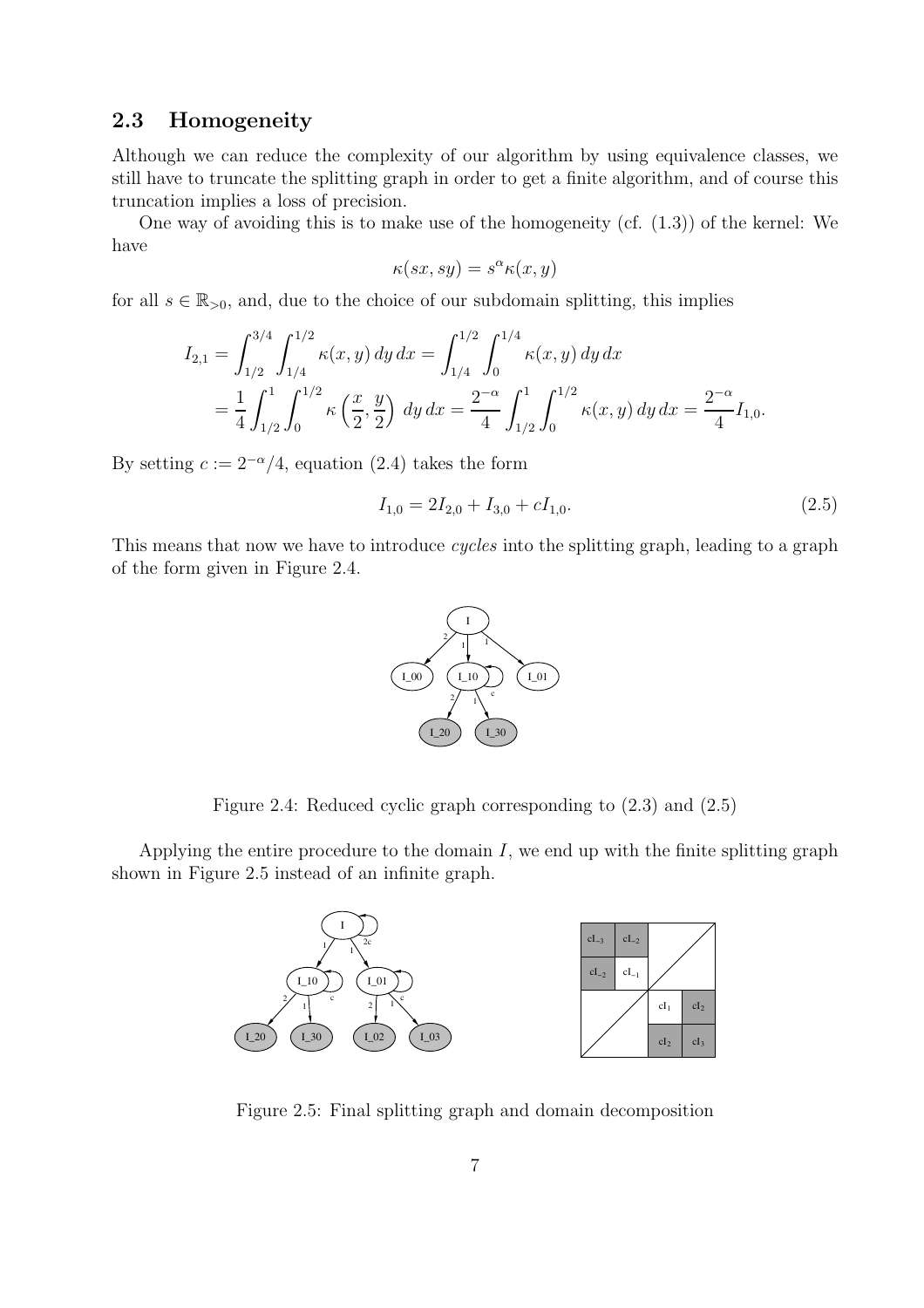As a finishing touch, we transform all integrals to the domain  $\Omega$ , so we can use the same quadrature rule for all leaves of the splitting graph: We set

$$
I_{\gamma} := \int_0^1 \int_0^1 \kappa(x + \gamma, y) \, dy \, dx
$$

and rewrite the transfer equations in these new variables:

$$
I = I_0 = 2cI_0 + cI_1 + cI_{-1}, \quad I_1 = cI_1 + 2cI_2 + cI_3, \quad I_{-1} = cI_{-1} + 2cI_{-2} + cI_{-3}.
$$
 (2.6)

## **2.4 System of equations**

Since the splitting graph given in Figure 2.5 is no longer acyclic, we can no longer simply compute the value I by traversing the graph. Instead, we interpret the graph again as a system of linear equations for the unknown variables  $I, I_1$  and  $I_{-1}$  and find

$$
\begin{pmatrix} 2c & c & c \ 0 & c & 0 \ 0 & 0 & c \end{pmatrix} \begin{pmatrix} I \\ I_1 \\ I_{-1} \end{pmatrix} + \begin{pmatrix} 0 \\ 2cI_2 + cI_3 \\ 2cI_{-2} + cI_{-3} \end{pmatrix} = \begin{pmatrix} I \\ I_1 \\ I_{-1} \end{pmatrix},
$$
(2.7)

which can be rewritten as

$$
\begin{pmatrix}\n1-2c & -c & -c \\
0 & 1-c & 0 \\
0 & 0 & 1-c\n\end{pmatrix}\n\begin{pmatrix}\nI \\
I_1 \\
I_{-1}\n\end{pmatrix} =\n\begin{pmatrix}\n0 \\
2cI_2 + cI_3 \\
2cI_{-2} + cI_{-3}\n\end{pmatrix}.
$$
\n(2.8)

Since  $c = 2^{-\alpha}/4 < 1/2$ , all the diagonal entries are positive, therefore this system has a unique solution.

If  $\kappa$  is symmetric (cf. (1.5)), we have  $I_{\gamma} = I_{-\gamma}$  and can reduce the system to get

$$
\begin{pmatrix} 1 - 2c & -2c \ 0 & 1 - c \end{pmatrix} \begin{pmatrix} I \\ I_1 \end{pmatrix} = \begin{pmatrix} 0 \\ 2cI_2 + cI_3 \end{pmatrix}.
$$
 (2.9)

**Remark 2.1 (Logarithmic kernel functions)** Let us consider the logarithmic kernel function  $\kappa(x, y) = \log |x - y|$ . It is invariant under translation, but not homogeneous. Therefore, we replace the homogeneity condition (1.3) by

$$
\kappa(sx, sy) = \beta(s) + \kappa(x, y),
$$

*i.e., equation (1.4) (for our example,*  $\beta(s) = \log(s)$  satisfies this equation) and find that

$$
I_{\gamma} = \frac{1}{2}I_{2\gamma} + \frac{1}{4}I_{2\gamma - 1} + \frac{1}{4}I_{2\gamma + 1} + \beta(1/2)
$$

holds. This implies

$$
\begin{pmatrix} 1/2 & -1/4 & -1/4 \ 0 & 3/4 & 0 \ 0 & 0 & 3/4 \end{pmatrix} \begin{pmatrix} I \\ I_1 \\ I_{-1} \end{pmatrix} = \begin{pmatrix} \beta(1/2) \\ \beta(1/2) + I_2/2 + I_3/4 \\ \beta(1/2) + I_{-2}/2 + I_{-3}/4 \end{pmatrix}.
$$

Due to the symmetry of  $\kappa$ , we have  $I_1 = I_{-1}$  and find

$$
\begin{pmatrix} 1/2 & -1/2 \\ 0 & 3/4 \end{pmatrix} \begin{pmatrix} I \\ I_1 \end{pmatrix} = \begin{pmatrix} \beta(1/2) \\ \beta(1/2) + I_2/2 + I_3/4 \end{pmatrix}.
$$
 (2.10)

A kernel function like  $\log^2 |x-y|$  leads to a more involved equation than (1.4); however, similar techniques can be applied.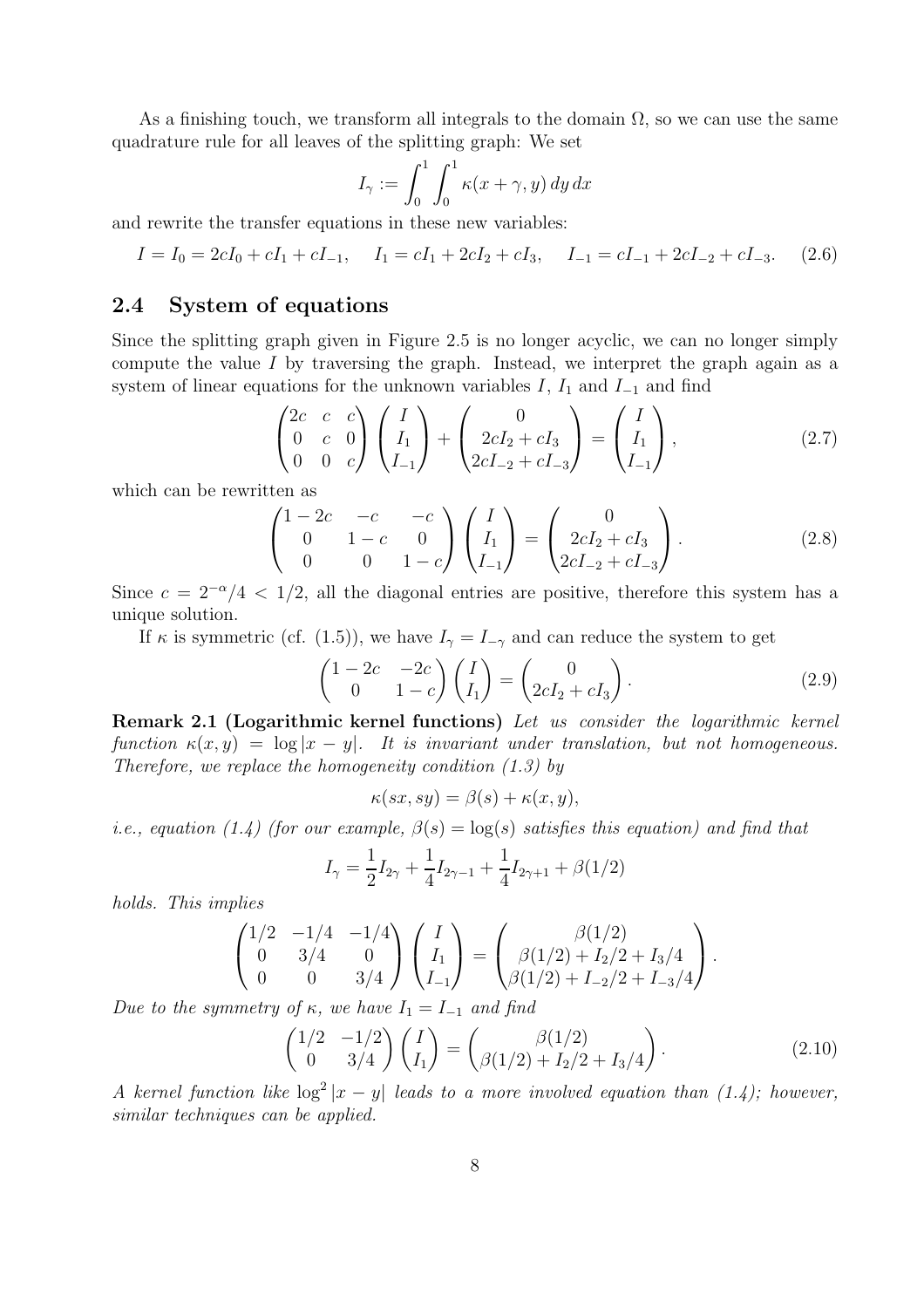#### **2.5 Approximation**

Up to this point, we have used no approximation. The equations  $(2.8)$ ,  $(2.9)$  and  $(2.10)$  hold for the exact integrals. In order to get a numerical approximation scheme, we replace the regular integrals  $I_2$ ,  $I_{-2}$ ,  $I_3$  and  $I_{-3}$  by approximations and use the equations (2.8), (2.9) or  $(2.10)$  in order to derive approximations of I, I<sub>1</sub> and I<sub>-1</sub>.

#### **2.5.1 Quadrature rule**

The right-hand side of (2.8) contains integrals  $I_{\gamma}$  corresponding to regular integrals, i.e., with  $|\gamma| > 1$ . In order to find the solution I, we have to approximate these integrals.

We denote the *m*-th order Gauss quadrature points for the interval  $[0, 1]$  by  $(x_k)_{k=1}^m$  and<br>corresponding weights by  $(w_k)^m$ , and approximation *L*, by applying quadrature to both the corresponding weights by  $(w_k)_{k=1}^m$  and approximation  $I_\gamma$  by applying quadrature to both integrals. integrals:

$$
\tilde{I}_{\gamma} := \sum_{k=1}^{m} \sum_{\ell=1}^{m} w_k w_{\ell} \kappa(x_k + \gamma, x_{\ell}). \tag{2.11}
$$

#### **2.5.2 Quadrature error estimate**

Since Gauss quadrature is exact for polynomials of order  $2m - 1$ , we have

$$
|I_{\gamma} - \tilde{I}_{\gamma}| \le 2 \min_{k \in \mathcal{Q}_{2m-1}} ||\kappa - k||_{\infty, [\gamma, 1 + \gamma] \times [0, 1]},
$$
\n(2.12)

where  $\mathcal{Q}_{2m-1}$  is the space of tensor product polynomials of order  $2m-1$ , i.e.,

$$
Q_{2m-1} = \text{span}\{p \otimes q : p, q \text{ are polynomials of order } 2m-1\}.
$$

We assume that the kernel function  $\kappa$  is asymptotically smooth with a singularity of order  $g \in \mathbb{R}_{\geq 0}$ , i.e., that there are constants  $c_0, c_1 \in \mathbb{R}_{\geq 0}$  such that

$$
|\partial_x^{\nu}\partial_y^{\mu}\kappa(x,y)| \le c_1(c_0)^{|\nu+\mu|}(\nu+\mu)!\|x-y\|^{-g-|\nu+\mu|}
$$
\n(2.13)

holds for all  $\nu, \mu \in \mathbb{N}_0$ . The parameter g will typically coincide with  $-\alpha$  from (1.3).

The estimate (2.13) implies

$$
\|\partial_x^{\nu}\partial_y^{\mu}\kappa\|_{\infty,\tau\times\sigma}\leq \frac{c_1}{\text{dist}(\tau,\sigma)^g}\left(\frac{c_0}{\text{dist}(\tau,\sigma)}\right)^{\nu+\mu|}(\nu+\mu)!
$$

for all intervals  $\tau, \sigma \subset \mathbb{R}$  with  $\tau \cap \sigma = \emptyset$ , so we can apply [1, Theorem 3.2] to the standard tensor-product Chebyshev interpolation operator in dimension  $d = 2$  in order to find a polynomial  $k \in \mathcal{Q}_{2m-1}^2$  satisfying

$$
\|\kappa - k\|_{\infty, \tau \times \sigma} \le \frac{8ec_1(2m)^3}{\text{dist}(\tau, \sigma)^g} \left(1 + \frac{c_0 \cdot \text{diam}(\tau \times \sigma)}{\text{dist}(\tau, \sigma)}\right) \left(1 + \frac{2 \cdot \text{dist}(\tau, \sigma)}{c_0 \cdot \text{diam}(\tau \times \sigma)}\right)^{-2m}.
$$
 (2.14)

We apply this to  $\tau = [\gamma, 1 + \gamma], \sigma = [0, 1]$  and find

diam $(\tau \times \sigma) = \sqrt{2}$ , dist $(\tau, \sigma) = \max\{0, |\gamma| - 1\}$ ,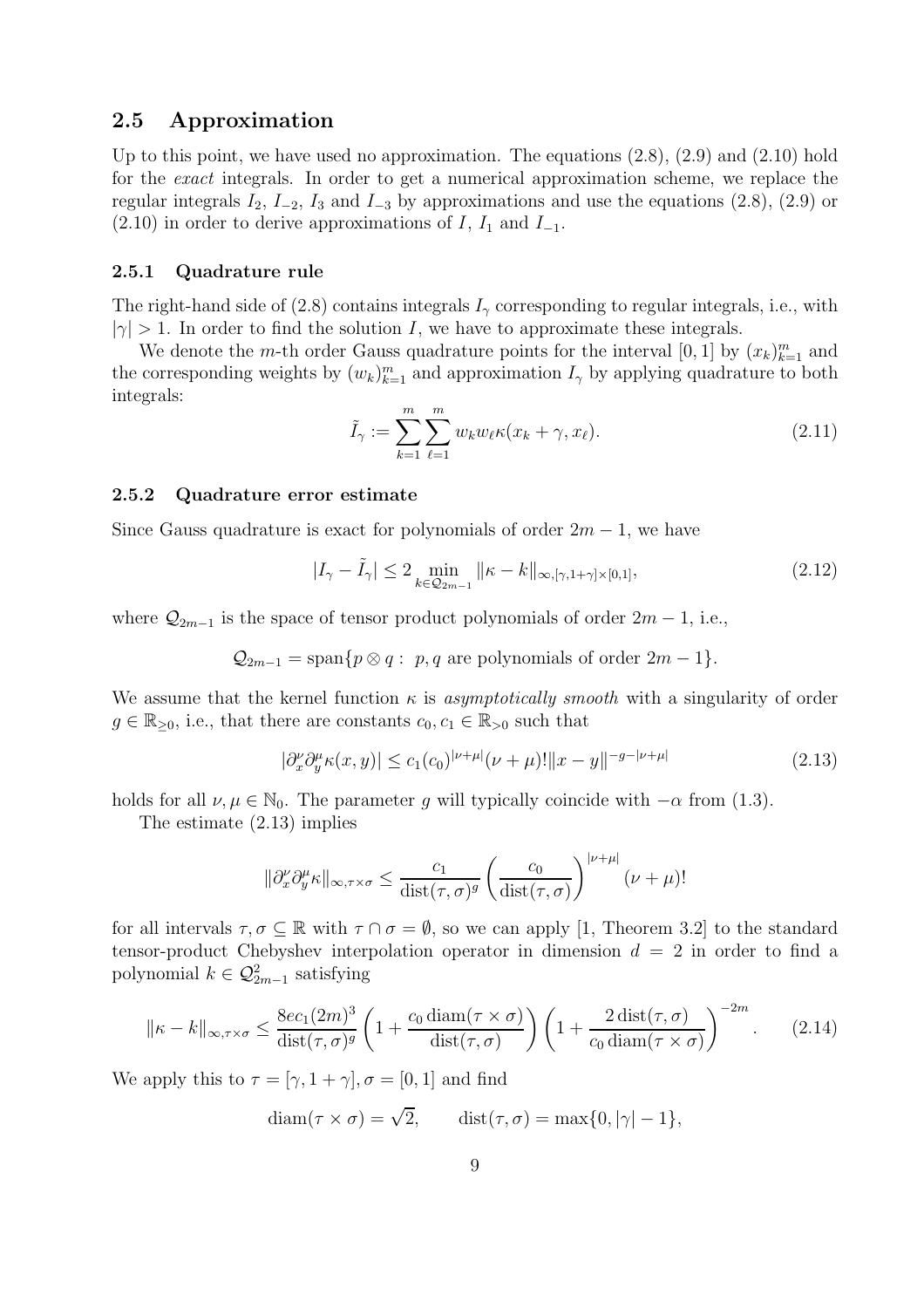so (2.14) takes the form

$$
\| \kappa - k \|_{\infty, [\gamma, 1 + \gamma] \times [0, 1]} \leq \frac{8 e c_1(2m)^3}{(|\gamma| - 1)^g} \left( 1 + \frac{c_0 \sqrt{2}}{|\gamma| - 1} \right) \left( \frac{c_0}{c_0 + \sqrt{2}(|\gamma| - 1)} \right)^{2m}
$$

.

Ì

Combining this estimate with (2.12), we get

$$
|I_{\gamma}-\tilde{I}_{\gamma}|\leq \frac{16ec_1(2m)^3}{(|\gamma|-1)^g}\left(1+\frac{c_0\sqrt{2}}{|\gamma|-1}\right)\left(\frac{c_0}{c_0+\sqrt{2}(|\gamma|-1)}\right)^{2m},
$$

so the quadrature error converges exponentially in the order m.

#### **2.5.3 Approximation of singular integrals**

In the right-hand side of (2.8) we have  $I_2$ ,  $I_3$ ,  $I_{-2}$  and  $I_{-3}$ . If we approximate these integrals by the quadrature rule (2.11), we have

$$
\epsilon_{\text{rhs}} := \max\{|I_2 - \tilde{I}_2|, |I_{-2} - \tilde{I}_{-2}|, |I_3 - \tilde{I}_3|, |I_{-3} - \tilde{I}_{-3}|\}
$$
  

$$
\leq \frac{C(m)}{(|\gamma| - 1)^g} \left(\frac{c_0}{c_0 + \sqrt{2}}\right)^{2m} \quad \text{with} \quad C(m) := 16ec_1(2m)^3 \left(1 + \frac{c_0\sqrt{2}}{|\gamma| - 1}\right).
$$

Solving (2.8) with these approximated right-hand side values, we get

$$
\tilde{I}_1 := \frac{2c\tilde{I}_2 + c\tilde{I}_3}{1 - c},
$$
\n $\tilde{I}_{-1} := \frac{2c\tilde{I}_{-2} + c\tilde{I}_{-3}}{1 - c},$ \n $\tilde{I} := \frac{c\tilde{I}_1 + c\tilde{I}_{-1}}{1 - 2c}$ 

and find

$$
|I_1 - \tilde{I}_1| \le \frac{c}{|1 - c|} \epsilon_{\text{rhs}}, \quad |I_{-1} - \tilde{I}_{-1}| \le \frac{c}{|1 - c|} \epsilon_{\text{rhs}}, \quad |I - \tilde{I}| \le \frac{6c^2}{|1 - c| |1 - 2c|} \epsilon_{\text{rhs}},
$$

so the approximation of the integrals improves exponentially if the quadrature order is increased.

# **3 Integrals with polynomials**

## **3.1 General case**

If an integral equation is discretized by other than piecewise constant functions, we have to compute integrals of the form

$$
I_{i,j}^{\gamma} := \int_0^1 \int_0^1 |x - y + \gamma|^{\alpha} \varphi_i(x) \varphi_j(y) \, dy \, dx,
$$

where  $\varphi_i, \varphi_j$  are *n*-th order polynomials and  $\gamma \in \mathbb{R}$ . If we split this integral and transform as before, we find

$$
I_{i,j}^{\gamma} = c \int_0^1 \int_0^1 |x - y + 2\gamma|^{\alpha} \varphi_i\left(\frac{x}{2}\right) \varphi_j\left(\frac{y}{2}\right) dy dx + c \int_0^1 \int_0^1 |x - y + 2\gamma - 1|^{\alpha} \varphi_i\left(\frac{x}{2}\right) \varphi_j\left(\frac{y+1}{2}\right) dy dx
$$
\n
$$
+ c \int_0^1 \int_0^1 |x - y + 2\gamma + 1|^{\alpha} \varphi_i\left(\frac{x+1}{2}\right) \varphi_j\left(\frac{y}{2}\right) dy dx + c \int_0^1 \int_0^1 |x - y + 2\gamma|^{\alpha} \varphi_i\left(\frac{x+1}{2}\right) \varphi_j\left(\frac{y+1}{2}\right) dx dx
$$
\n(3.1)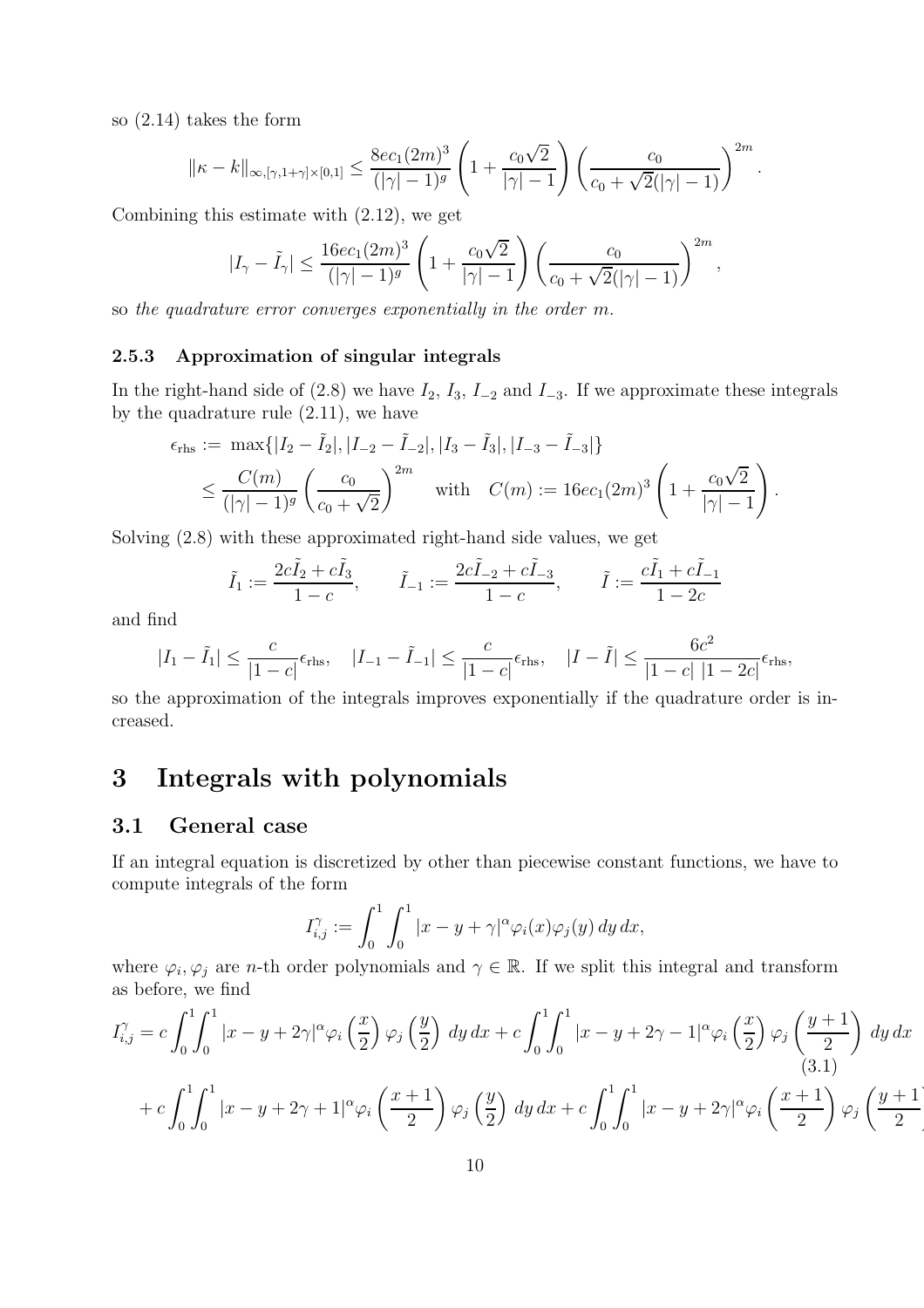Since  $(x, y) \mapsto \varphi_i(x)\varphi_j(y)$  is in general neither invariant under translation nor homogeneous, we cannot apply our method directly.

Although a single polynomial is not invariant under translation and scaling, the space of all polynomials of a certain order is. Therefore we treat an entire basis of a polynomial space simultaneously: Let  $(\varphi_i)_{i=0}^n$  be a Lagrange basis of the space of *n*-th order polynomials, i.e., we assume that there are interpolation points  $(\xi_i)_{i=0}^n$  satisfying

$$
p(x) = \sum_{i=0}^{n} p(\xi_i)\varphi_i(x)
$$
\n(3.2)

for all *n*-th order polynomials  $p$ .

Since the integrals depend on two polynomials, we introduce the index set

$$
P := \{0, \ldots, n\} \times \{0, \ldots, n\}
$$

and collect the integrals for all combinations of basis functions in vectors  $I^{\gamma} \in \mathbb{R}^{P}$  defined by

$$
I_{i,j}^{\gamma} := \int_0^1 \int_0^1 \kappa(x + \gamma, y) \varphi_i(x) \varphi_j(y) \, dy \, dx \tag{3.3}
$$

for  $i, j \in \{0, ..., n\}$ .

We define the *transfer matrices*  $T^{00}, T^{01}, T^{10}, T^{11} \in \mathbb{R}^{P \times P}$  by setting

$$
T_{(i,j)(k,l)}^{\alpha\beta} := \varphi_i\left(\frac{\xi_k + \alpha}{2}\right)\varphi_j\left(\frac{\xi_l + \beta}{2}\right)
$$

for  $\alpha, \beta \in \{0, 1\}$  and  $(i, j), (k, l) \in P$  and deduce from  $(3.2)$  that

$$
\sum_{(k,l)\in P} T_{(i,j)(k,l)}^{\alpha\beta} \varphi_k(x)\varphi_l(y) = \varphi_i\left(\frac{x+\alpha}{2}\right)\varphi_j\left(\frac{y+\beta}{2}\right).
$$

**Remark 3.1** Since  $(\varphi_i)_{i=0}^n$  is a Lagrange basis, we have  $\sum_{i=0}^n \varphi_i \equiv 1$ . This implies

$$
\sum_{(i,j)\in P} T_{(i,j)(k,l)}^{\alpha\beta} = \left(\sum_{i=0}^n \varphi_i\right) \left(\frac{\xi_k + \alpha}{2}\right) \left(\sum_{j=0}^n \varphi_j\right) \left(\frac{\xi_l + \beta}{2}\right) = 1,
$$

so the column sum of any column of a transfer matrix  $T^{\alpha\beta}$  will be 1. Therefore the constant vector is a left eigenvector of any transfer matrix, and the corresponding eigenvalue is 1.

Using these new notations, we can write equation (3.1) in the form

$$
I^{\gamma} = cT^{00}I^{2\gamma} + cT^{01}I^{2\gamma - 1} + cT^{10}I^{2\gamma + 1} + cT^{11}I^{2\gamma}
$$

and use it to replace the scalar-valued recurrence relation (2.7) by

$$
c\left(\begin{array}{cc}T^{00}+T^{11} & T^{10} & T^{01} \\ & T^{01} & \\ & & T^{10}\end{array}\right)\left(\begin{array}{c}I^0\\I^1\\I^{-1}\end{array}\right)+c\left(\begin{array}{cc}(T^{00}+T^{11})I^2+T^{10}I^3\\(T^{00}+T^{11})I^{-2}+T^{01}I^{-3}\end{array}\right)=\left(\begin{array}{c}I^0\\I^1\\I^{-1}\end{array}\right).
$$
 (3.4)

Now we can proceed as before and solve the resulting system of linear equations.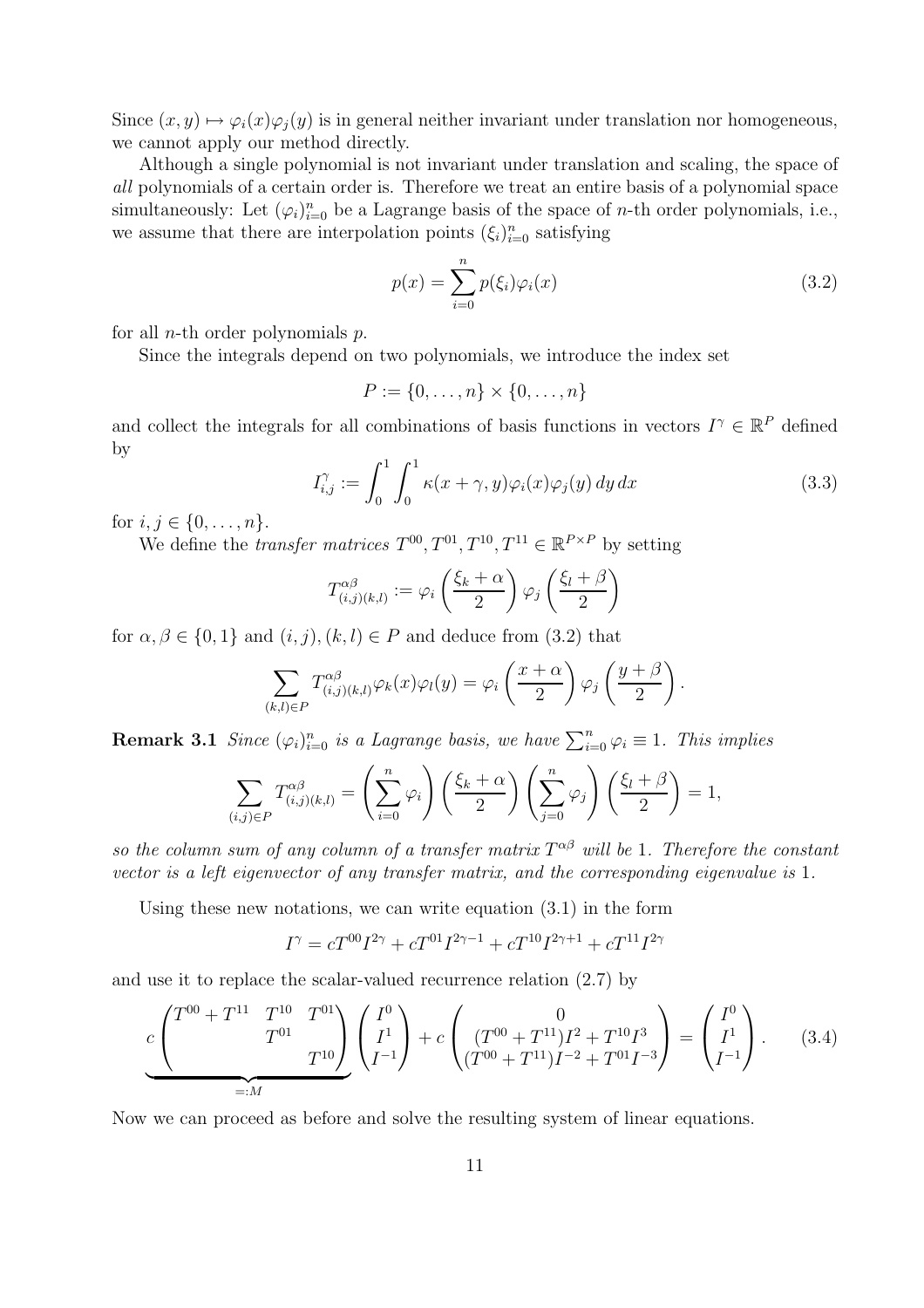## **3.2 Linear polynomials**

Let us now consider a simple example: The Lagrange basis

$$
\varphi_0(t) = 1 - t
$$
 and  $\varphi_1(t) = t$ 

of affine functions corresponding to the interpolation points

$$
\xi_0 = 0 \quad \text{and} \quad \xi_1 = 1.
$$

We identify  $P = \{(0, 0), (1, 0), (0, 1), (1, 1)\}$  with the set  $\{1, 2, 3, 4\}$  and find

$$
T^{00} = \begin{pmatrix} 1 & 1/2 & 1/2 & 1/4 \\ 0 & 1/2 & 0 & 1/4 \\ 0 & 0 & 1/2 & 1/4 \\ 0 & 0 & 0 & 1/4 \end{pmatrix}, \qquad T^{01} = \begin{pmatrix} 1/2 & 1/4 & 0 & 0 \\ 0 & 1/4 & 0 & 0 \\ 1/2 & 1/4 & 1 & 1/2 \\ 0 & 1/4 & 0 & 1/2 \end{pmatrix},
$$
  
\n
$$
T^{10} = \begin{pmatrix} 1/2 & 0 & 1/4 & 0 \\ 1/2 & 1 & 1/4 & 1/2 \\ 0 & 0 & 1/4 & 0 \\ 0 & 0 & 1/4 & 1/2 \end{pmatrix}, \qquad T^{11} = \begin{pmatrix} 1/4 & 0 & 0 & 0 \\ 1/4 & 1/2 & 0 & 0 \\ 1/4 & 0 & 1/2 & 0 \\ 1/4 & 1/2 & 1/2 & 1 \end{pmatrix},
$$

so the matrix  $M$  from  $(3.4)$  takes the form

|         | 5/4 | 1/2      |                  | $1/2$ $1/4$ $1/2$ |                | $\overline{0}$   | 1/4            | $\overline{0}$   | 1/2      | 1/4              |             |          |
|---------|-----|----------|------------------|-------------------|----------------|------------------|----------------|------------------|----------|------------------|-------------|----------|
| $M = c$ | 1/4 |          | $\boldsymbol{0}$ | 1/4               | 1/2            | $\mathbf{1}$     | 1/4            | 1/2              | $\theta$ | 1/4              | $\theta$    | $\Omega$ |
|         | 1/4 | $\theta$ | $\mathbf 1$      | 1/4               | $\theta$       | $\overline{0}$   | 1/4            | $\boldsymbol{0}$ | 1/2      | 1/4              | $\mathbf 1$ | 1/2      |
|         | 1/4 | 1/2      | 1/2              | 5/4               | $\overline{0}$ | $\boldsymbol{0}$ | 1/4            | 1/2              | $\theta$ | 1/4              | $\theta$    | 1/2      |
|         |     |          |                  |                   | 1/2            | 1/4              | $\theta$       | $\theta$         |          |                  |             |          |
|         |     |          |                  |                   | $\theta$       | 1/4              | $\overline{0}$ | $\overline{0}$   |          |                  |             |          |
|         |     |          |                  |                   | 1/2            | 1/4              | $\mathbf{1}$   | 1/2              |          |                  |             |          |
|         |     |          |                  |                   | $\theta$       | 1/4              | $\theta$       | 1/2              |          |                  |             |          |
|         |     |          |                  |                   |                |                  |                |                  | 1/2      | $\theta$         | 1/4         |          |
|         |     |          |                  |                   |                |                  |                |                  | 1/2      | $\mathbf{1}$     | 1/4         | 1/2      |
|         |     |          |                  |                   |                |                  |                |                  | $\theta$ | $\overline{0}$   | 1/4         | $\theta$ |
|         |     |          |                  |                   |                |                  |                |                  | 0        | $\boldsymbol{0}$ | 1/4         | 1/2      |

.

The matrix is upper block triangular, and all but the upper left block are again upper or lower block triangular, so we can find its eigenvalues by computing the Schur form of the upper left block: We have

$$
QT\begin{pmatrix} 5/4 & 1/2 & 1/2 & 1/4 \\ 1/4 & 1 & 0 & 1/4 \\ 1/4 & 0 & 1 & 1/4 \\ 1/4 & 1/2 & 1/2 & 5/4 \end{pmatrix} Q = \begin{pmatrix} 2 & 0 & 0 \\ 0 & 1 & 0 \\ 0 & 1 & 0 \\ 1/2 & 0 & 1/2 \end{pmatrix},
$$

where the unitary transformation  $Q$  is given by

$$
Q := \frac{1}{2} \begin{pmatrix} 1 & 1 & 1 & 1 \\ 1 & 1 & -1 & -1 \\ 1 & -1 & 1 & -1 \\ 1 & -1 & -1 & 1 \end{pmatrix},
$$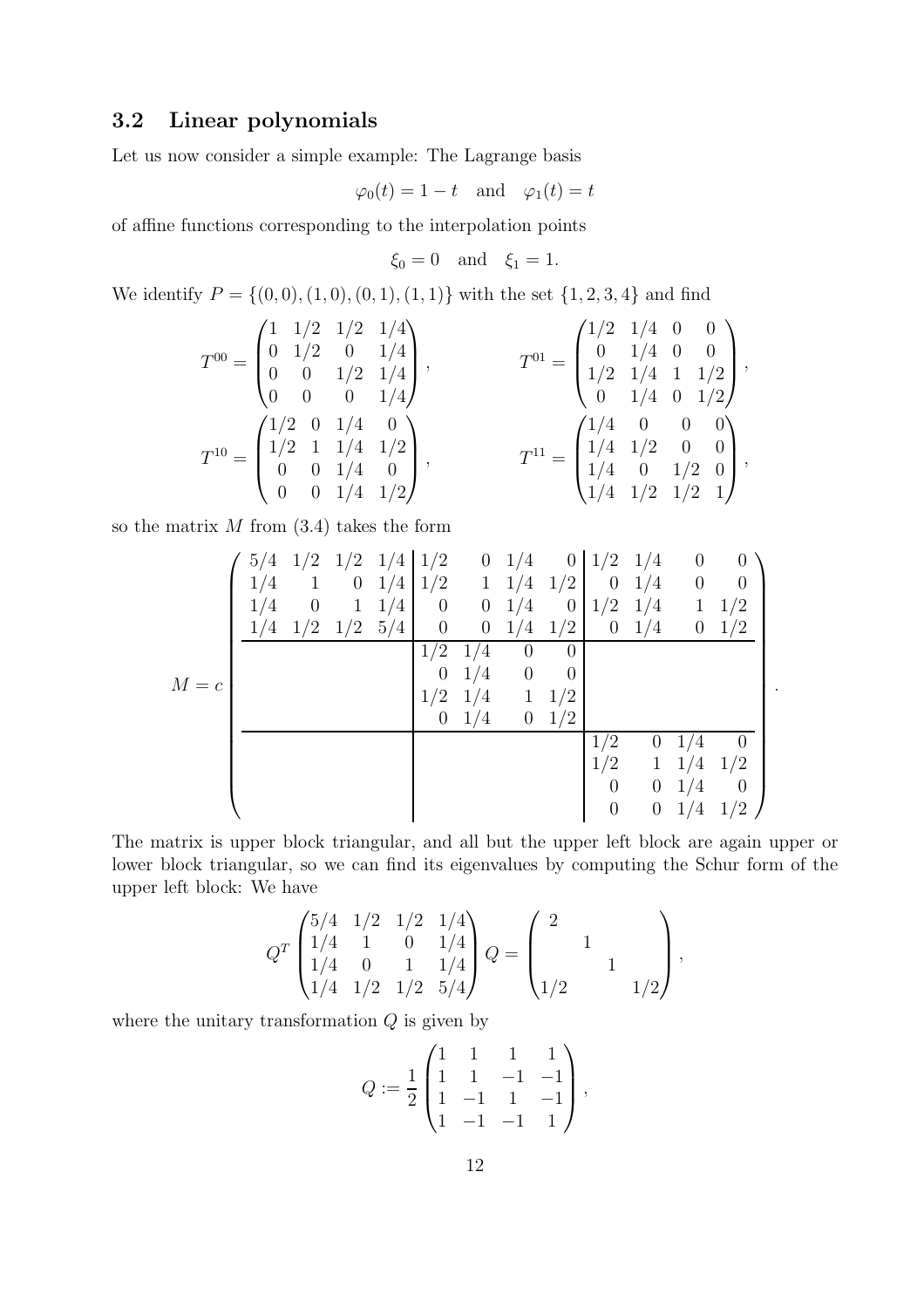so we find  $\sigma(M) = \{2c, c, c/2, c/4\}$ , i.e., the matrix  $I - M$  is singular if  $2^{-\alpha}/4 = c \in$  $\{1/2, 1, 2, 4\}$  holds, and this is the case if the order  $\alpha$  of homogeneity is in  $\{-1, -2, -3, -4\}$ .

## **4 Strong singularities**

#### **4.1 Finite part integrals**

In the case of  $\alpha < -1$ , the integral (1.1) does not exist in the standard sense. Instead we consider the family  $I_{\epsilon}$  of integrals

$$
I_{\epsilon} := \int_0^1 \int_0^1 \kappa(x, y) \, dy \, dx = \int_0^{1-\epsilon} \int_{x+\epsilon}^1 \kappa(x, y) \, dy \, dx + \int_{\epsilon}^1 \int_0^{x-\epsilon} \kappa(x, y) \, dy \, dx \tag{4.1}
$$

for  $\epsilon > 0$ . The integration domain is [0, 1]<sup>2</sup> minus a symmetric strip around  $x = y$  as depicted in Figure 4.1.

For instance, in the case of (1.1), i.e.,  $\kappa(x, y) = |x - y|^{\alpha}$ , with  $\alpha < -1$  and  $\alpha \neq -2$ , we have

$$
I_{\epsilon} = c_0 + c_{\alpha+1} \epsilon^{\alpha+1} + c_{\alpha+2} \epsilon^{\alpha+2} \quad \text{with}
$$
  

$$
c_0 = \frac{2}{(\alpha+1)(\alpha+2)}, \qquad c_{\alpha+1} = -\frac{2}{\alpha+1}, \qquad c_{\alpha+2} = \frac{2}{\alpha+2}.
$$

In the case  $-2 < \alpha < -1$ , the term  $c_{\alpha+1} \epsilon^{\alpha+1}$  diverges as  $\epsilon \to 0$ , while  $c_{\alpha+2} \epsilon^{\alpha+2} \to 0$ . In the case  $\alpha < -2$ , both terms  $c_{\alpha+2}e^{\alpha+2}$ ,  $c_{\alpha+1}e^{\alpha+1}$  diverge. Omitting the divergent terms, we define the partie finie integral (cf. [8]) by the constant term  $c_0$ :

$$
\text{p.f.} \int_0^1 \int_0^1 |x - y|^\alpha \, dy \, dx := \frac{2}{(\alpha + 1)(\alpha + 2)}.
$$

In the case of  $\alpha = -1$  or  $\alpha = -2$ , logarithmic terms appear and result in

$$
\text{p.f.} \int_0^1 \int_0^1 |x - y|^{-1} \, dy \, dx = -2 = \text{p.f.} \int_0^1 \int_0^1 |x - y|^{-2}.
$$

## **4.2 Triangular splitting**

The system (2.8) can be solved if  $c \notin \{1/2, 1\}$ , i.e., if  $\alpha \notin \{-1, -2\}$ . In order to find an interpretation for its solution, we introduce an auxiliary splitting strategy: Different from before, we no longer split the domain  $\Omega = [0, 1] \times [0, 1]$  into square subdomains, but we split it first into the triangles

$$
\Omega^l := \{(x, y) \in \Omega : y < x\}, \quad \Omega^u := \{(x, y) \in \Omega : y \ge x\}
$$

and then split these triangles into four similar subtriangles by applying the standard "red" refinement strategy.

As before, we split only those subdomains that touch the singularity and get the sequence of splittings given in Figure 4.1.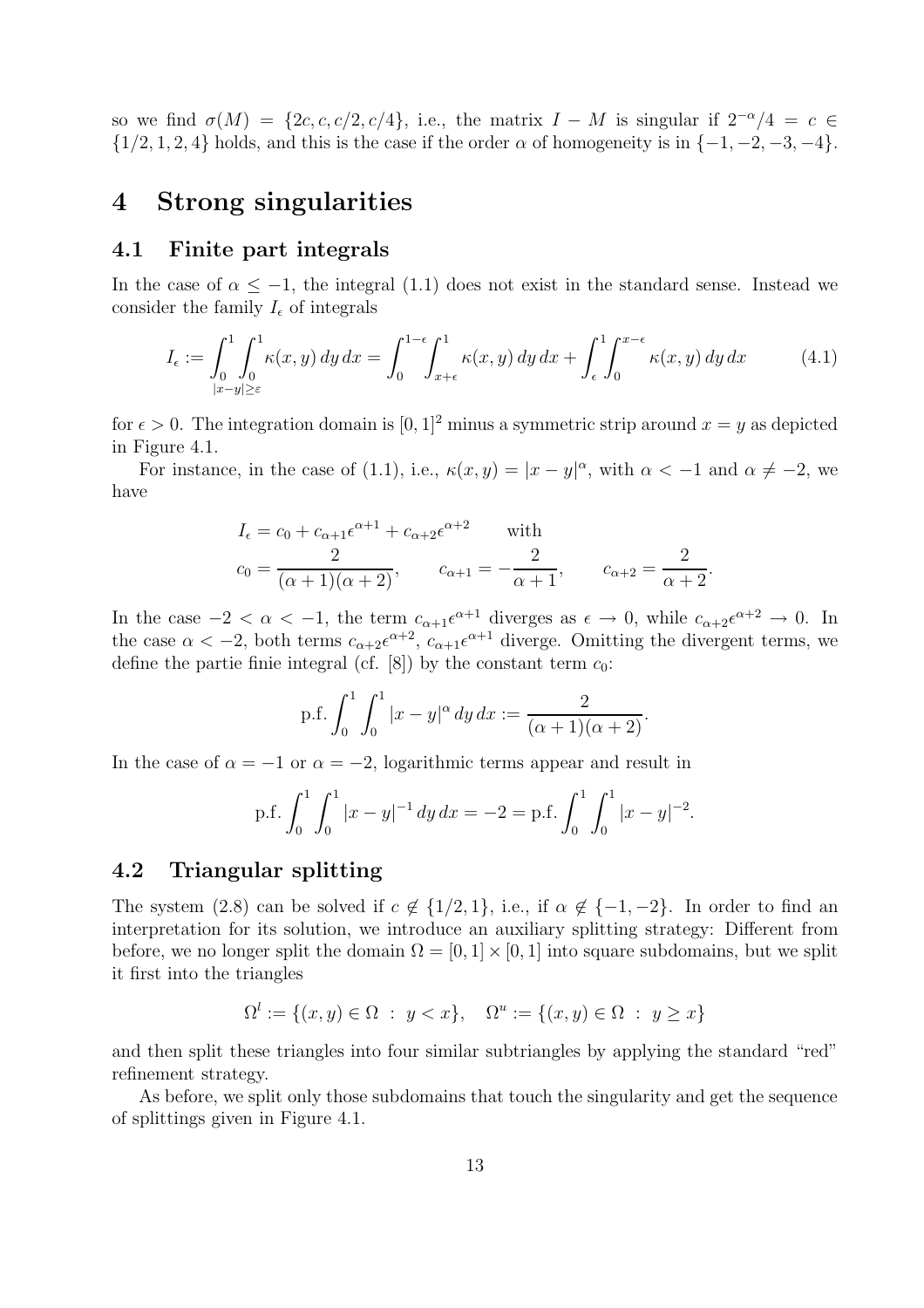

Figure 4.1: Triangular splitting strategy

For the case of the domain  $\Omega^l$ , we end up with four equivalence classes:

$$
I_0^l := \int_0^1 \int_0^x \kappa(x, y) \, dy \, dx, \qquad I_1^l := \int_0^1 \int_x^1 \kappa(x + 1, y) \, dy \, dx, I_2^l := \int_0^1 \int_0^x \kappa(x + 1, y) \, dy \, dx, \qquad I_3^l := \int_0^1 \int_x^1 \kappa(x + 2, y) \, dy \, dx,
$$

(cf. Figure 4.2) since we have

$$
I_0^l = \int_0^1 \int_0^x \kappa(x, y) dy dx
$$
  
\n
$$
= \int_0^{1/2} \int_0^x \kappa(x, y) dy dx + \int_{1/2}^1 \int_0^{x-1/2} \kappa(x, y) dy dx + \int_{1/2}^1 \int_{x-1/2}^{1/2} \kappa(x, y) dy dx + \int_{1/2}^1 \int_{1/2}^x \kappa(x, y) dy dx
$$
  
\n
$$
= \int_0^{1/2} \int_0^x \kappa(x, y) dy dx + \int_0^{1/2} \int_0^x \kappa(x + \frac{1}{2}, y) dy dx + \int_0^{1/2} \int_x^{1/2} \kappa(x + \frac{1}{2}, y) dy dx + \int_0^{1/2} \int_0^x \kappa(x, y) dy dx
$$
  
\n
$$
= cI_0^l + cI_2^l + cI_1^l + cI_0^l = 2cI_0^l + cI_1^l + cI_2^l,
$$
  
\n
$$
I_1^l = \int_0^1 \int_x^1 \kappa(x + 1, y) dy dx
$$
  
\n
$$
= \int_0^{1/2} \int_x^{1/2} \kappa(x + 1, y) dy dx + \int_0^{1/2} \int_{1/2}^{1/2 + x} \kappa(x + 1, y) dy dx
$$
  
\n
$$
+ \int_0^{1/2} \int_{1/2 + x}^1 \kappa(x + 1, y) dy dx + \int_{1/2}^1 \int_x^1 \kappa(x + 1, y) dy dx
$$
  
\n
$$
= \int_0^{1/2} \int_x^{1/2} \kappa(x + 1, y) dy dx + \int_0^{1/2} \int_x^x \kappa(x + \frac{1}{2}, y) dy dx
$$
  
\n
$$
+ \int_0^{1/2} \int_x^{1/2} \kappa(x + \frac{1}{2}, y) dy dx + \int_0^{1/2} \int_x^{1/2} \kappa(x + 1, y) dy dx
$$
  
\n
$$
= cI_3^l + cI_2^l + cI_1^l + cI_3^l = cI_1^l + cI_2^l + 2cI_3^l
$$

and since  $I_2^l$  and  $I_3^l$  are nonsingular integrals.

For the domain  $\Omega^u$ , we get the four equivalence classes

$$
I_0^u := \int_0^1 \int_x^1 \kappa(x, y) \, dy \, dx, \qquad I_1^u := \int_0^1 \int_0^x \kappa(x, y + 1) \, dy \, dx, I_2^u := \int_0^1 \int_x^1 \kappa(x, y + 1) \, dy \, dx, \qquad I_3^u := \int_0^1 \int_0^x \kappa(x, y + 2) \, dy \, dx
$$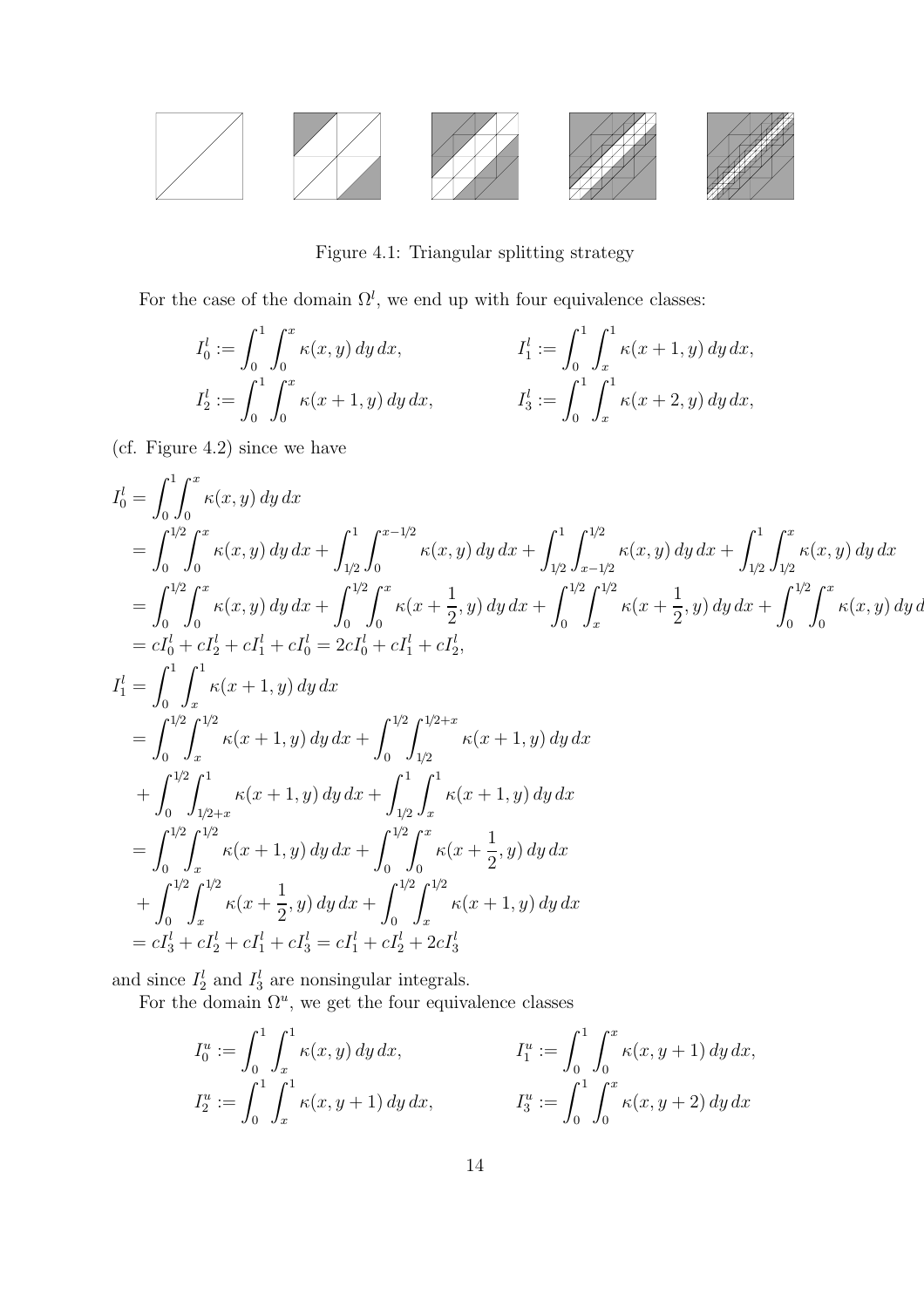

Figure 4.2: Equivalence classes for the triangular case.

(cf. Figure 4.2) with the recurrence relations

$$
I_0^u = 2cI_0^u + cI_1^u + cI_2^u, \qquad I_1^u = cI_1^u + cI_2^u + 2cI_3^u.
$$

Combining the equations, we find

$$
\underbrace{\begin{pmatrix} 2c & c \\ c & \\ & 2c & c \\ & & & c \end{pmatrix}}_{=:M} \underbrace{\begin{pmatrix} I_0^l \\ I_1^l \\ I_2^u \\ I_1^u \end{pmatrix}}_{=:x} + \underbrace{\begin{pmatrix} cI_2^l \\ cI_2^l + 2cI_3^l \\ cI_2^u \\ cI_2^u + 2cI_3^u \end{pmatrix}}_{=:b} = \underbrace{\begin{pmatrix} I_0^l \\ I_1^l \\ I_2^u \\ I_1^u \end{pmatrix}}_{=:x}.
$$
\n(4.2)

By repeated application of this equation, we find

$$
x = Mx + b = M(Mx + b) + b = \ldots = M^{k}x + \sum_{l=0}^{k-1} M^{l}b.
$$

The partial sums

$$
x^k := \sum_{\ell=0}^{k-1} M^{\ell} b \tag{4.3}
$$

correspond to integrals over subdomains:  $x^k$  represents the integrals over those subdomains that do not contain singularities after k splitting operations.

In Figure 4.1, the subdomains marked in grey correspond to  $x^0, x^1, \ldots, x^4$  (from left to right). Since our new splitting strategy is based on triangles aligned with the diagonal of the domain, we find that for  $x^k$ , a strip of width  $2^{-k}$  around the diagonal has been removed from the domain of integration, so we have

$$
x_1^k = \int_{2^{-k}}^1 \int_0^{x-2^{-k}} |x-y|^\alpha \, dy \, dx, \qquad x_3^k = \int_0^{1-2^{-k}} \int_{x+2^{-k}}^1 |x-y|^\alpha \, dy \, dx, \qquad I^k := x_1^k + x_3^k = I_{2^{-k}}.\tag{4.4}
$$

The latter equation is the reason for our construction: Due to the triangular splitting, the partial sums  $I^k$  correspond to the integrals  $I_{2^{-k}}$  defined in (4.1). Therefore the convergence properties of  $I^k$  are closely related to the quantities occurring in the definition of the partie finie integral.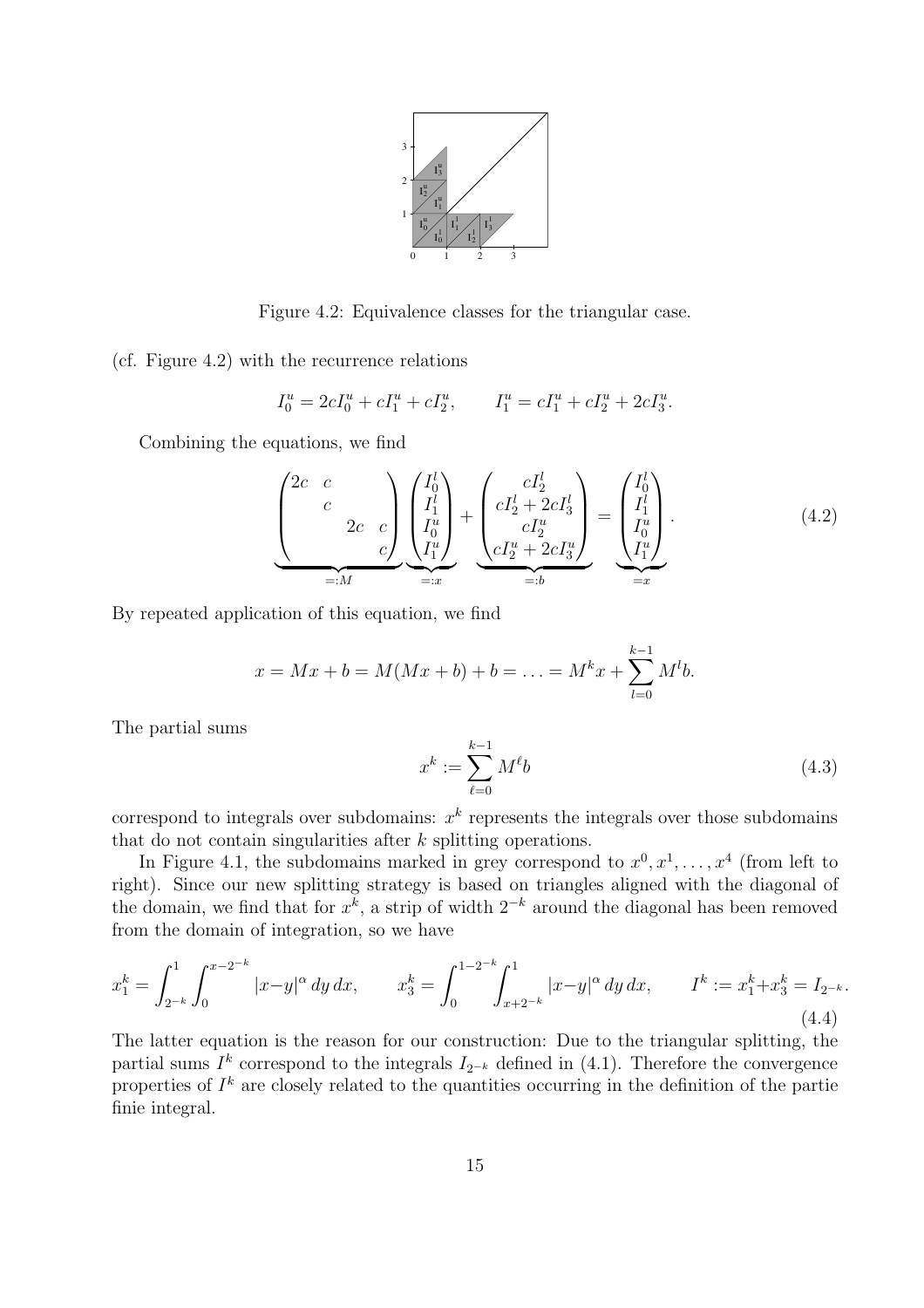**Remark 4.1 (Symmetric case)** If  $\kappa$  is symmetric, i.e., if the kernel function satisfies  $(1.5)$ , we have  $I_0^u = I_0^l$  and  $I_1^u = I_1^l$ , so it is sufficient to solve

$$
\begin{pmatrix} 1 - 2c & -c \ 0 & 1 - c \end{pmatrix} \begin{pmatrix} I_0^l \ I_1^l \end{pmatrix} = \begin{pmatrix} cI_2^l \ cI_2^l + 2cI_3^l \end{pmatrix}
$$

and set  $I := 2I_0^l$ .

## **4.3 Convergence analysis**

If  $\rho(M)$ , the spectral radius of the matrix M from equation (4.2), is smaller than 1, the sum  $x^k = \sum_{\ell=0}^{k-1} M^{\ell} b$  converges to  $(I-M)^{-1} b$ , so we can compute  $x = \lim_{k \to \infty} x^k = (I-M)^{-1} b$ directly by solving  $(2.8)$  (in the case of integrals with polynomials, equation  $(3.4)$  can be used).

Now let us consider the general case. Obviously, the spectrum  $\sigma(M)$  of M is given by  $\sigma(M) = \{c, 2c\}$ . Since the eigenspace for the eigenvalue 2c is spanned by the vectors  $(1, 0, 0, 0)^\top$  and  $(0, 0, 1, 0)^\top$  and the one for the eigenvalue c is spanned by  $(-1, 1, 0, 0)^\top$  and  $(0, 0, -1, 1)$ <sup>⊤</sup>, we can diagonalize M:

$$
M = \underbrace{\begin{pmatrix} 1 & -1 & & \\ & 1 & & \\ & & 1 & -1 \\ & & & & 1 \end{pmatrix}}_{=T} \underbrace{\begin{pmatrix} 2c & & & \\ & c & & \\ & & 2c & \\ & & & c \end{pmatrix}}_{=D} \underbrace{\begin{pmatrix} 1 & 1 & & \\ & 1 & & \\ & & 1 & 1 \\ & & & 1 \end{pmatrix}}_{=T^{-1}}.
$$

We can apply this to the sum  $\sum_{\ell=0}^{k-1}$  $_{\ell=0}^{\kappa-1} M^{\ell}$  and get

$$
T^{-1}x = \sum_{\ell=0}^{\infty} D^{\ell}(T^{-1}b), \qquad T^{-1}x^{k} = \sum_{\ell=0}^{k-1} D^{\ell}(T^{-1}b).
$$

Therefore  $I^k$  from (4.4) is given by

$$
I^k = x_1^k + x_3^k = \left(\sum_{\ell=0}^{k-1} (2\ell)^{\ell}\right) \underbrace{(b_1 + b_2 + b_3 + b_4)}_{=:b_+} - \left(\sum_{\ell=0}^{k-1} c^{\ell}\right) \underbrace{(b_2 + b_4)}_{=:b_-}.
$$

In the exceptional cases  $c = 1/2$  and  $c = 1$ , we get the respective expressions

$$
I^k = kb_+ - \frac{1 - 2^{-k}}{1 - 1/2}b_- = -2b_- + kb_+ + 2^{1-k}b_-, \qquad \text{(case } c = 1/2\text{)}\tag{4.5a}
$$

$$
I^{k} = \frac{1 - 2^{k}}{1 - 2}b_{+} - kb_{-} = -b_{+} - kb_{-} + 2^{k}b_{+}, \qquad \text{(case } c = 1)
$$
 (4.5b)

and otherwise

$$
I^k = \frac{1 - (2c)^k}{1 - 2c} b_+ - \frac{1 - c^k}{1 - c} b_- = \left(\frac{b_+}{1 - 2c} - \frac{b_-}{1 - c}\right) - \frac{b_+}{1 - 2c} (2c)^k + \frac{b_-}{1 - c} c^k.
$$
 (4.5c)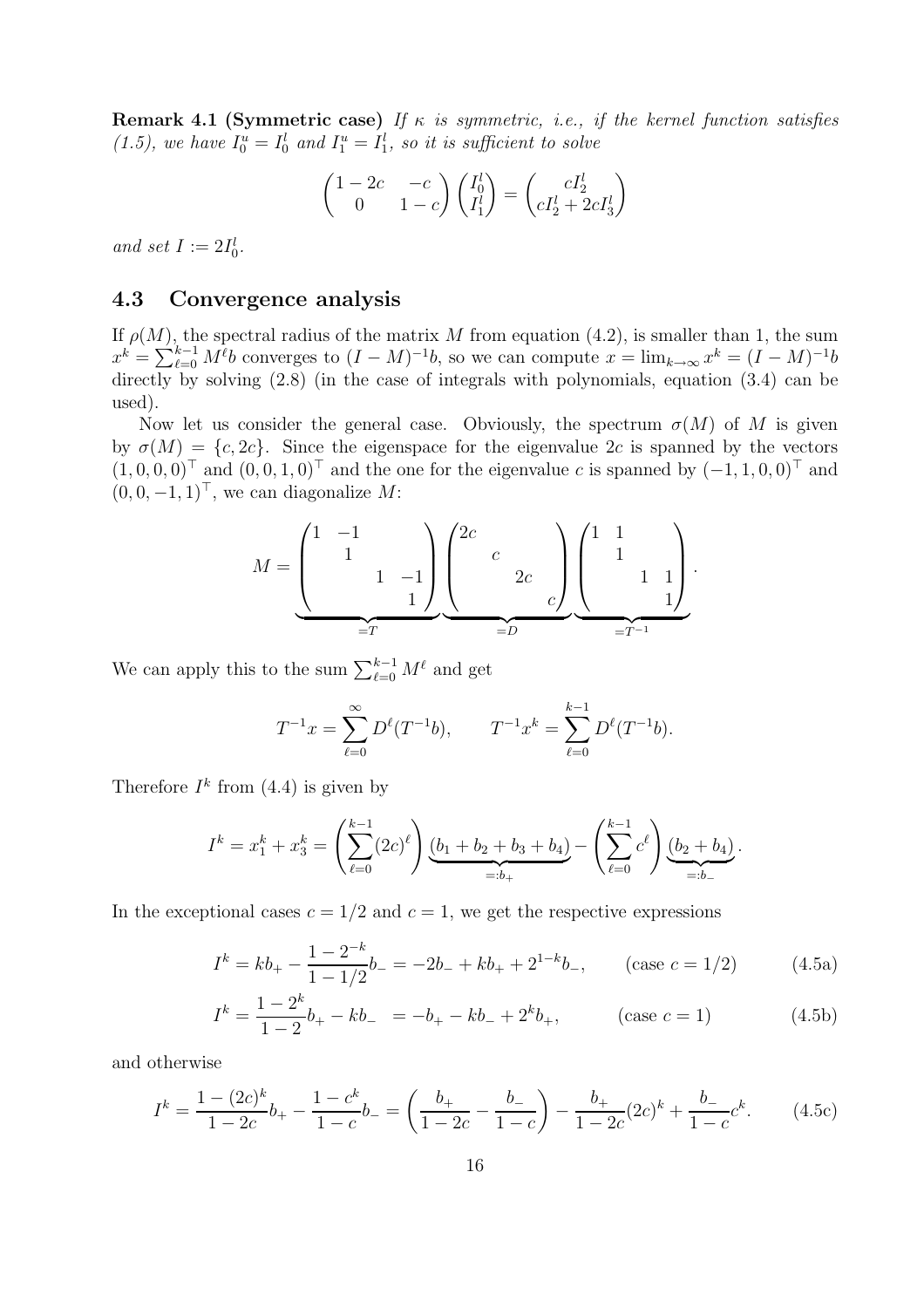As we can see in Figure 4.1, we have

$$
I^k = I_{\epsilon_k} := \int_{\epsilon_k}^1 \int_0^{x - \epsilon_k} |x - y|^\alpha \, dy \, dx + \int_0^{1 - \epsilon_k} \int_{x + \epsilon_k}^1 |x - y|^\alpha \, dy \, dx
$$

for  $\epsilon_k := 2^{-k}$ , and we find

$$
(2c)^k = 2^{-k(\alpha+1)} = \epsilon_k^{\alpha+1}, \quad c^k = 2^{-k(\alpha+2)} = \epsilon_k^{\alpha+2} \text{ and } k = -\log_2 \epsilon_k.
$$

We can use this to rewrite equations (4.5a-c) in the form

$$
I_{\epsilon_k} = \begin{cases}\n-2b_{-} - b_{+} \log_2 \epsilon_k + 2b_{-} \epsilon_k & \text{if } \alpha = -1, \\
-b_{+} + b_{-} \log_2 \epsilon_k + b_{+} \epsilon_k^{-1} & \text{if } \alpha = -2, \\
\left(\frac{b_{+}}{1 - 2c} - \frac{b_{-}}{1 - c}\right) - \frac{b_{+}}{1 - 2c} \epsilon_k^{\alpha + 1} + \frac{b_{-}}{1 - c} \epsilon_k^{\alpha + 2} & \text{otherwise.} \n\end{cases}
$$
\n(4.6)

We are interested in the case  $k \to \infty$ , i.e.,  $\epsilon_k \to 0$ . For  $\alpha > -1$ , the integral is only weakly singular, and  $\epsilon_k^{\alpha+1}$  and  $\epsilon_k^{\alpha+2}$  converge to zero. For  $\alpha \leq -1$ , the integral is not weakly integrable, so we use the Hadamard integral, i.e., we take only the finite part of the expansion  $(4.6)$  of  $I_{\epsilon_k}$ :

$$
I_{\infty} := \begin{cases} -2b_{-} & \text{if } \alpha = -1, \\ -b_{+} & \text{if } \alpha = -2, \\ \frac{b_{+}}{1 - 2c} - \frac{b_{-}}{1 - c} & \text{otherwise.} \end{cases}
$$

Now let us consider a simpler way of finding the Hadamard integral  $I_{\infty}$ . If  $c \notin \{1/2, 1\}$ , i.e., if  $\alpha \notin \{-1, -2\}$ , the partial sums (4.3) can be written in the form

$$
x^k = (I - M)^{-1} (I - M^k) b.
$$

In the weakly singular case, we have  $\rho(M) < 1$ , and  $M^k$  converges to zero if  $k \to \infty$ , giving us

$$
x^{\infty} := (I - M)^{-1}b.
$$
 (4.7)

Diagonalization of this equation yields

$$
x^{\infty} = \begin{pmatrix} 1 & -1 & & \\ & 1 & & \\ & & 1 & -1 \\ & & & 1 \end{pmatrix} \begin{pmatrix} \frac{1}{1-2c} & & \\ & \frac{1}{1-c} & \\ & & \frac{1}{1-2c} \\ & & & \frac{1}{1-c} \end{pmatrix} \begin{pmatrix} 1 & 1 & & \\ & 1 & & \\ & & 1 & 1 \\ & & & 1 \end{pmatrix} b = \begin{pmatrix} (b_1 + b_2)/(1-2c) - b_2/(1-c) \\ & b_2/(1-c) \\ (b_3 + b_4)/(1-2c) - b_4/(1-c) \\ & b_4/(1-c) \end{pmatrix}
$$

and we find that

$$
x_1^{\infty} + x_3^{\infty} = I_{\infty}
$$

holds, so we can compute  $I_{\infty}$  even in the strongly singular case by equation (4.7).

Unfortunately, this equation cannot be applied if  $I - M$  is singular, i.e., if  $c \in \{1/2, 1\}$ . We can fix this by replacing  $(I - M)^{-1}$  by the proper pseudo-inverse: We use the function

$$
pinv(\alpha) := \begin{cases} 1/\alpha & \text{if } \alpha \neq 0, \\ 0 & \text{otherwise,} \end{cases}
$$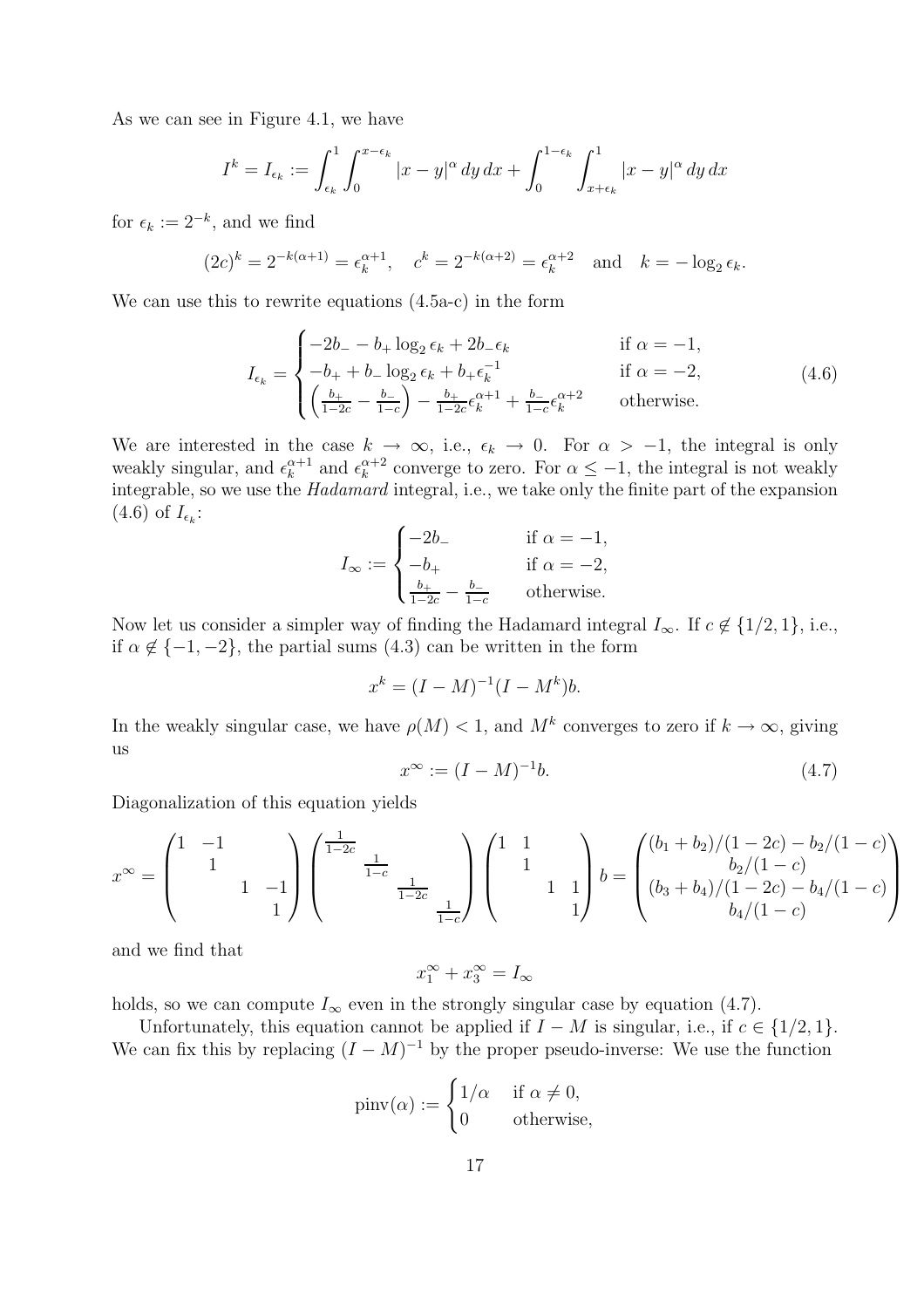to define the pseudo-inverse  $(I - M)^{\dagger}$  by

$$
(I - M)^{\dagger} := T \begin{pmatrix} \text{pinv}(1 - 2c) & \text{pinv}(1 - c) \\ \text{pinv}(1 - 2c) & \text{pinv}(1 - c) \end{pmatrix} T^{-1}.
$$

Obviously, we have  $(I - M)^{\dagger} = (I - M)^{-1}$  if  $I - M$  is regular. If it is singular, we use

$$
x^{\infty} := (I - M)^{\dagger} b
$$

and find

$$
x^{\infty} = \begin{pmatrix} (b_1 + b_2) \operatorname{pinv}(1 - 2c) - b_2 \operatorname{pinv}(1 - c) \\ b_2 \operatorname{pinv}(1 - c) \\ (b_3 + b_4) \operatorname{pinv}(1 - 2c) - b_4 \operatorname{pinv}(1 - c) \\ b_4 \operatorname{pinv}(1 - c) \end{pmatrix}.
$$

In the cases  $c = 1/2$  (i.e.,  $\alpha = -1$ ) and  $c = 1$  (i.e.,  $\alpha = -2$ ), we find

$$
x_1^{\infty} + x_3^{\infty} = -\frac{b_2 + b_4}{1 - c} = -2b_- = I_{\infty}
$$
 (case  $c = 1/2$ ,  $\alpha = -1$ ),  

$$
x_1^{\infty} + x_3^{\infty} = \frac{b_1 + b_2 + b_3 + b_4}{1 - 2c} = -b_+ = I_{\infty}
$$
 (case  $c = 1$ ,  $\alpha = -2$ ),

so now we have found a general procedure for the computation of  $I_{\infty}$ : We compute  $x^{\infty}$  :=  $(I-M)^{\dagger}b$  and get  $I_{\infty}=x_1^{\infty}+x_3^{\infty}$ . This will work for all values of  $\alpha$ , i.e., for arbitrary degrees of singularity, and it will give us the desired Hadamard integral.

### **4.4 Reduction to rectangular splitting**

We have seen that the solution of (2.8) corresponds to the Hadamard integral if  $c \notin \{1/2, 1\}$ , i.e., if  $\alpha \notin \{-1, -2\}$ .

The relation to the Hadamard integral is due to the fact that we use triangular subdomains and approach the diagonal  $\{(x, y) \in \Omega : x = y\}$  uniformly. While this works in the one-dimensional setting, its generalization to higher dimensions is not straightforward (it would require the use of curved subdomains).

Let  $I_0^l, I_1^l, I_0^u, I_1^u \in \mathbb{R}$  satisfy equation (4.2) and let the regular integrals  $I_2^l, I_3^l, I_2^u, I_3^u \in \mathbb{R}$ and  $I_2, I_3, I_{-2}, I_{-3} \in \mathbb{R}$  be defined as before.



Figure 4.3: Relation of square and triangular equivalence classes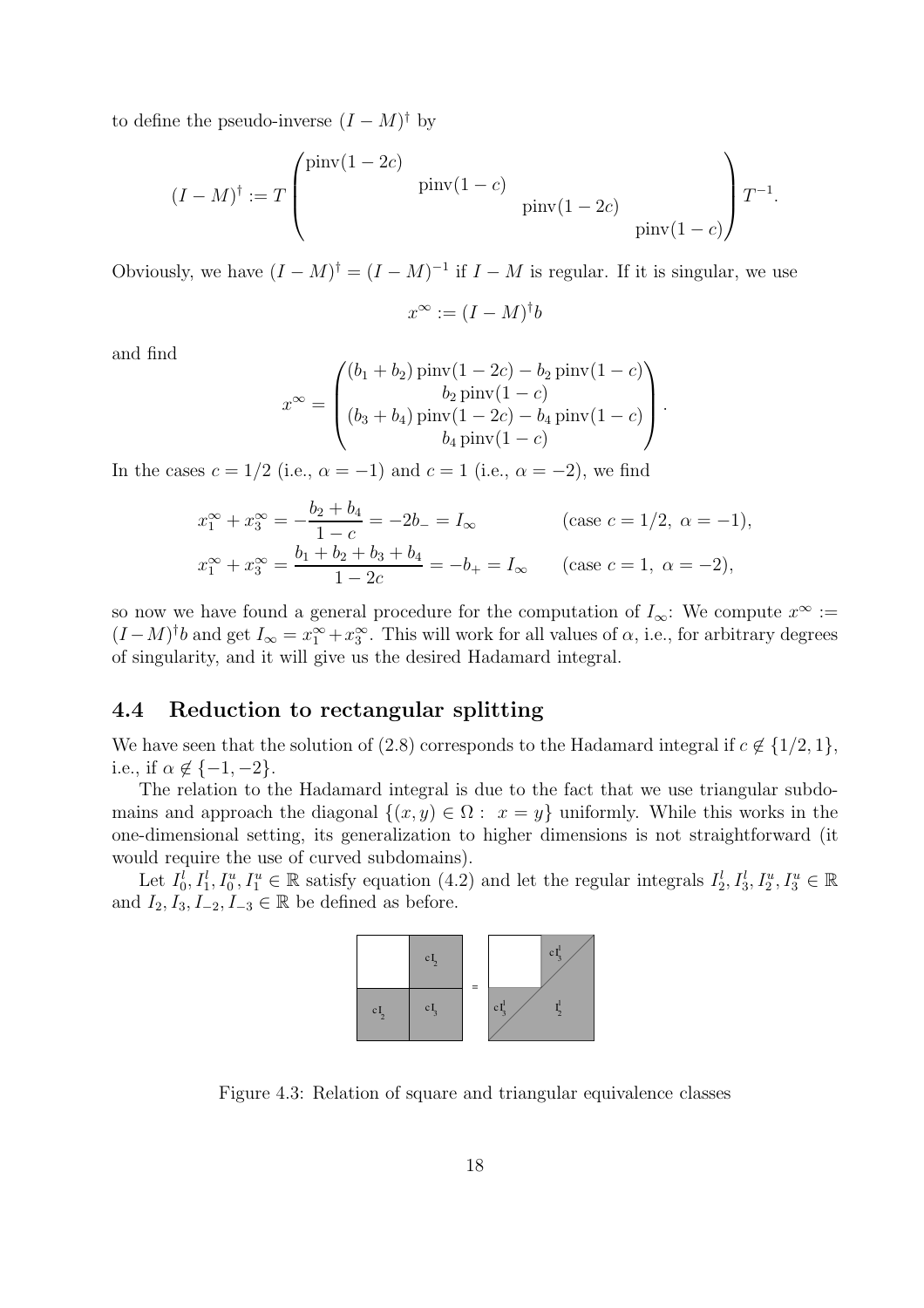The regular integrals satisfy the equation

$$
2cI_2 + cI_3 = c \int_0^1 \int_0^1 |x - y + 2|^\alpha \, dy \, dx + c \int_0^1 \int_0^1 |x - y + 2|^\alpha \, dy \, dx + c \int_0^1 \int_0^1 |x - y + 3|^\alpha \, dy \, dx
$$
  
\n
$$
= \int_0^{1/2} \int_0^{1/2} |x - y + 1|^\alpha \, dy \, dx + \int_{1/2}^1 \int_{1/2}^1 |x - y + 1|^\alpha \, dy \, dx + \int_0^{1/2} \int_0^{1/2} |x - y + 3/2|^\alpha \, dy \, dx
$$
  
\n
$$
= \int_0^{1/2} \int_0^1 |x - y + 1|^\alpha \, dy \, dx + \int_{1/2}^1 \int_0^{1/2} |x - y + 1|^\alpha \, dy \, dx
$$
  
\n
$$
= \int_0^1 \int_0^1 |x - y + 1|^\alpha \, dy \, dx - \int_0^{1/2} \int_{1/2}^1 |x - y + 1|^\alpha \, dy \, dx
$$
  
\n
$$
= \int_0^1 \int_0^x |x - y + 1|^\alpha \, dy \, dx + \int_0^{1/2} \int_x^{1/2} |x - y + 1|^\alpha \, dy \, dx + \int_{1/2}^1 \int_x^1 |x - y + 1|^\alpha \, dy \, dx
$$
  
\n
$$
= I_2^1 + 2cI_3^1.
$$

By similar arguments, we find  $2cI_{-2} + cI_{-3} = I_2^r + 2cI_3^r$ . By setting

$$
\hat{I}_0 := I_0^l + I_0^u, \hat{I}_1 := I_1^l + I_2^l, \hat{I}_{-1} := I_1^u + I_2^u,
$$

we find that

$$
\hat{I}_0 = I_0^l + I_0^u = 2c(I_0^l + I_0^u) + c(I_1^l + I_2^l) + c(I_1^u + I_2^u) = 2c\hat{I}_0 + c\hat{I}_1 + \hat{I}_{-1},
$$
\n
$$
\hat{I}_1 = I_1^l + I_2^l = cI_1^l + cI_2^l + 2cI_3^l + I_2^l = c\hat{I}_1 + 2cI_3^l + I_2^l = c\hat{I}_1 + 2cI_2 + cI_3,
$$
\n
$$
\hat{I}_{-1} = c\hat{I}_{-1} + 2cI_{-2} + cI_{-3}.
$$

holds. This implies

$$
\begin{pmatrix} \hat{I}_0 \\ \hat{I}_1 \\ \hat{I}_{-1} \end{pmatrix} = \begin{pmatrix} 2c & c & c \\ & c & \\ & & c \end{pmatrix} \begin{pmatrix} \hat{I}_0 \\ \hat{I}_1 \\ \hat{I}_{-1} \end{pmatrix} + \begin{pmatrix} 0 \\ 2cI_2 + cI_3 \\ 2cI_{-2} + cI_{-3} \end{pmatrix},
$$

so each solution of (4.2) corresponds to a solution of (2.7). Since the solutions are unique, the triangular splitting scheme leads to the same result as the rectangular scheme.

# **5 Implementation**

In this paper, we have studied only the one-dimensional case, where only a small number of equivalence classes  $(4, \text{ namely } (I_\gamma)_{\gamma=0}^3$ , in the case of a rectangular splitting, and 8, namely  $(I^{\{1\}3})$  in the case of a triangular splitting) has to be computed. In this simple  $(I_{\gamma}^u)_{\gamma=0}^3$  and  $(I_{\gamma}^l)_{\gamma=0}^3$ , in the case of a triangular splitting) has to be computed. In this simple setting, we can compute the solution of the systems of linear equations explicitly and use them to derive quadrature rules. In the symmetric case for example, we can use (2.9) to derive the quadrature formula

$$
I \approx \frac{4c^2}{(1-2c)(1-c)} \tilde{I}_2 + \frac{2c^2}{(1-2c)(1-c)} \tilde{I}_3
$$
  
= 
$$
\frac{4c^2}{(1-2c)(1-c)} \sum_{k=1}^m \sum_{\ell=1}^m w_k w_{\ell} \kappa(x_k+2, x_{\ell}) + \frac{2c^2}{(1-2c)(1-c)} \sum_{k=1}^m \sum_{\ell=1}^m w_k w_{\ell} \kappa(x_k+3, x_{\ell}),
$$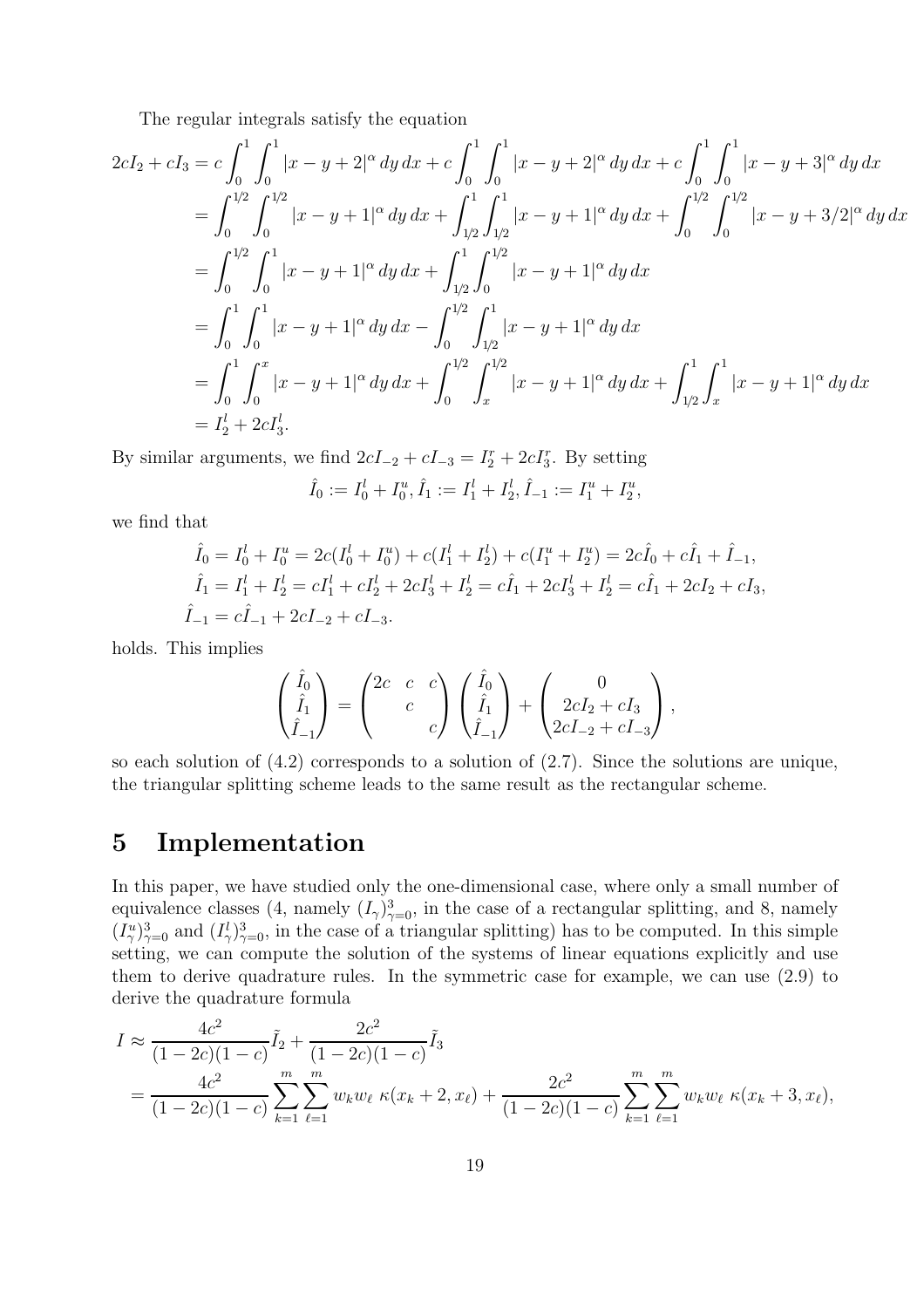where  $(x_k)_{k=1}^m$  are the Gauss quadrature points for the interval  $[0,1]$  and  $(w_k)_{k=1}^m$  are the corresponding weights. For the logarithmic keyped function  $x(x,y) = \log |x-y|$  was have to corresponding weights. For the logarithmic kernel function  $\kappa(x, y) = \log |x - y|$ , we have to add an appropriate multiple of the correction term  $\beta(1/2)$ .

In order to treat integrals with polynomials efficiently, we note that the computation of the vector  $I^{\gamma}$  from (3.3) requires only one kernel evaluation per quadrature point, since only the multiplicative factors corresponding to the basis functions  $\varphi_i$  and  $\varphi_j$  change. This means that the number of kernel evaluations for the case of integrals with polynomials is the same as for the case of integrals without additional factors.

Applying our quadrature algorithm to boundary integral operators on curves  $\Gamma$  is straightforward: The curve is approximated by a polygon through a sequence of points  $(a_i)_{i=0}^n$ , and the optics of the Colectin stiffness matrix are approximated by the entries of the Galerkin stiffness matrix are approximated by

$$
A_{\nu\mu} = \sum_{i=1}^{n} \sum_{j=1}^{n} \int_{a_{i-1}}^{a_i} \varphi_{\nu}(x) \int_{a_{j-1}}^{a_j} \kappa(x, y) \varphi_{\mu}(y) dy dx
$$

for polynomial (or piecewise polynomial) basis functions  $(\varphi_{\nu})$ . In order to apply our quadrature scheme, we have to transform the line integrals to integrals over [0, 1]<sup>2</sup>. If  $i = j$ , this is straightforward: We use the parametrization

$$
\Phi(s,t) = \begin{pmatrix} a_i s + a_{i-1}(1-s) \\ a_i t + a_{i-1}(1-t) \end{pmatrix}
$$

and find

$$
\int_{a_{i-1}}^{a_i} \int_{a_{j-1}}^{a_j} \kappa(x, y) \varphi_{\nu}(x) \varphi_{\mu}(y) dy dx = ||a_i - a_{i-1}|| \, ||a_j - a_{j-1}|| \int_0^1 \int_0^1 \hat{\kappa}(s, t) \hat{\varphi}_{\nu}(s) \hat{\varphi}_{\mu}(t) dt ds
$$

with

$$
\hat{\kappa}(s,t) = \kappa(a_i s + a_{i-1}(1-s), a_i t + a_{i-1}(1-t)),
$$
  

$$
\hat{\varphi}_{\nu}(s) = \varphi_{\nu}(a_i s + a_{i-1}(1-s)), \quad \hat{\varphi}_{\mu}(t) = \varphi_{\mu}(a_i t + a_{i-1}(1-t)).
$$

Obviously, if  $\kappa$  is shift-invariant, so is  $\hat{\kappa}$ , and if  $\varphi_{\nu}$  and  $\varphi_{\mu}$  are polynomial, so are  $\hat{\varphi}_{\nu}$  and  $\hat{\varphi}_{\mu}$ . Therefore we can now apply our quadrature rule to approximate this integral.

Let us consider the case of two adjacent lines, i.e.,  $a_{i-1} = a_j$  or  $a_{j-1} = a_i$ . Since both cases are symmetric, we will only give a construction for the first one. Again, we introduce a parametrization

$$
\Phi(s,t) = \begin{pmatrix} a_i s + a_{i-1} (1-s) \\ a_j (1-t) + a_{j-1} (2-t) \end{pmatrix}
$$

that maps  $[0, 1] \times [1, 2]$  to  $[a_{i-1}, a_i] \times [a_{j-1}, a_j]$  and ensures  $\Phi(1, 1) = (a_{i-1}, a_j) = (a_j, a_j)$ . Applying the corresponding transformation, we get

$$
\int_{a_{i-1}}^{a_i} \int_{a_{j-1}}^{a_j} \kappa(x, y) \varphi_{\nu}(x) \varphi_{\mu}(y) dy dx = ||a_i - a_{i-1}|| \, ||a_j - a_{j-1}|| \int_0^1 \int_1^2 \hat{\kappa}(s, t) \hat{\varphi}_{\nu}(s) \hat{\varphi}_{\mu}(t) dt ds
$$

with

$$
\hat{\kappa}(s,t) = \kappa(a_i s + a_{i-1}(1-s), a_j(1-t) + a_{j-1}(2-t)),
$$
  

$$
\hat{\varphi}_{\nu}(s) = \varphi_{\nu}(a_i s + a_{i-1}(1-s)), \quad \hat{\varphi}_{\mu}(t) = \varphi_{\mu}(a_j(1-t) + a_{j-1}(2-t)).
$$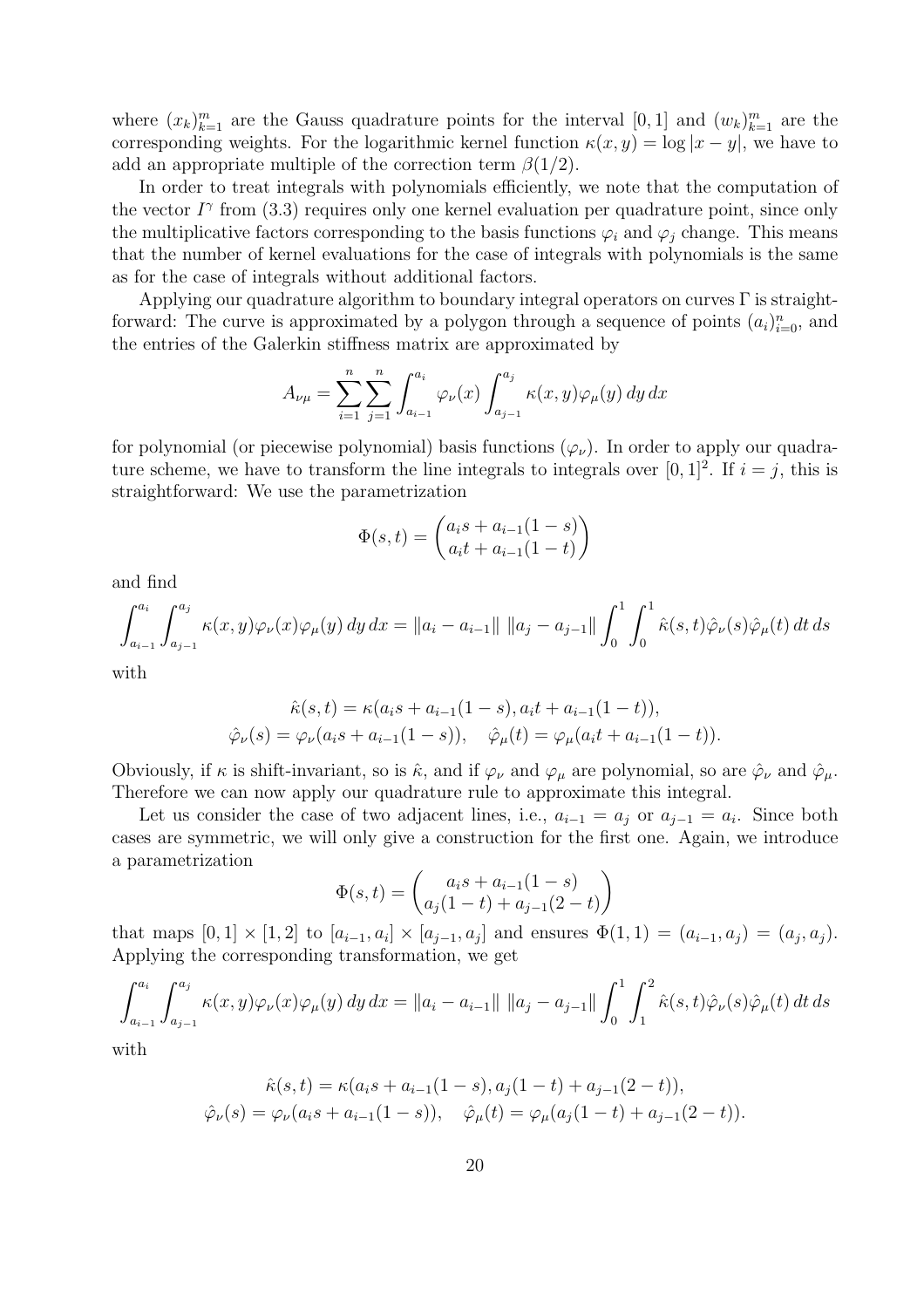|                  | $m=1$       | $m=2$       | $m=3$       | $m=4$       | $m=5$        |
|------------------|-------------|-------------|-------------|-------------|--------------|
|                  | $n=2$       | $n=8$       | $n=18$      | $n=32$      | $n=50$       |
|                  | $I-I / I $  | $I-I / I $  | $I-I / I $  | $-I / I $   | $I - I / I $ |
| log              | $1.19_{-2}$ | $1.10_{-4}$ | $1.48_{-6}$ | $2.44_{-8}$ | $4.54_{-10}$ |
| $\alpha = -0.5$  | $1.39_{-2}$ | $1.98_{-4}$ | $3.42_{-6}$ | $6.67_{-8}$ | $1.41_{-9}$  |
| $\alpha = -1.0$  |             |             |             |             |              |
| $\alpha = -1.5$  | $7.32_{-2}$ | $2.10_{-3}$ | $5.53_{-5}$ | $1.46_{-6}$ | $3.92_{-8}$  |
| $\alpha = -2.0$  |             |             |             |             |              |
| $\alpha = -2.5$  | $1.73_{-1}$ | $8.62_{-3}$ | $3.26_{-4}$ | $1.13_{-5}$ | $3.72_{-7}$  |
| $\alpha = -3.0$  | $2.35_{-1}$ | $1.49_{-2}$ | $6.62_{-4}$ | $2.58_{-5}$ | $9.40_{-7}$  |
| $\alpha = -3.5$  | $3.02_{-1}$ | $2.39_{-2}$ | $1.24_{-3}$ | $5.39_{-5}$ | $2.16_{-6}$  |
| $\alpha = -4.0$  | $3.72_{-1}$ | $3.61_{-2}$ | $2.15_{-3}$ | $1.05_{-4}$ | $4.58_{-6}$  |
| $\alpha = -10.0$ | $9.29_{-1}$ | $4.28_{-1}$ | $8.79_{-2}$ | $1.14_{-2}$ | $1.14_{-3}$  |

Table 6.1: Relative errors and kernel evaluations for different degrees of homogeneity and quadrature orders, rectangular splitting

The transformed integral corresponds to the value  $I_1$  of  $(2.6)$ , so we can compute it using  $(2.8)$  even though the transformed kernel function  $\hat{\kappa}$  is no longer invariant under translations.

Our approach is not limited to the one-dimensional case: Let us consider the example of triangular domains. Instead of splitting intervals into two halves, we split triangles into four similar subtriangles and proceed as before. The resulting splitting graph contains 14 non-admissible and 60 admissible equivalence classes. We can treat products of rectangles or quadrilaterals by similar techniques.

# **6 Numerical experiments**

Since we are mainly interested in the behaviour of the quadrature rule for high-order singularities, we consider the simple one-dimensional case with the kernel function

$$
\kappa(x, y) = |x - y|^c
$$

from (1.1) and test the performance of our method for different values of  $\alpha$ . We have

$$
I = \int_0^1 \int_0^1 \kappa(x, y) \, dy \, dx = 2 \int_0^1 \int_0^x |x - y|^\alpha \, dy \, dx = \frac{2}{(\alpha + 1)(\alpha + 2)}.
$$

We approximate I as described in Subsection 2.5 for different values of  $\alpha$  and collect the relative errors and the number of kernel evaluations in Table 6.1. Here, m denotes the order of the quadrature rule  $(2.11)$ , n denotes the number of kernel evaluations required, and the rows of the table give the relative error of the integral. The cases  $\alpha = -1$  and  $\alpha = -2$ are omitted because the regularization described in Subsection 4.3 only works for triangular approximations.

We compare the results with those derived for the triangular approximation introduced in Subsection 4.2. The regular integrals are approximated by applying the Duffy transformation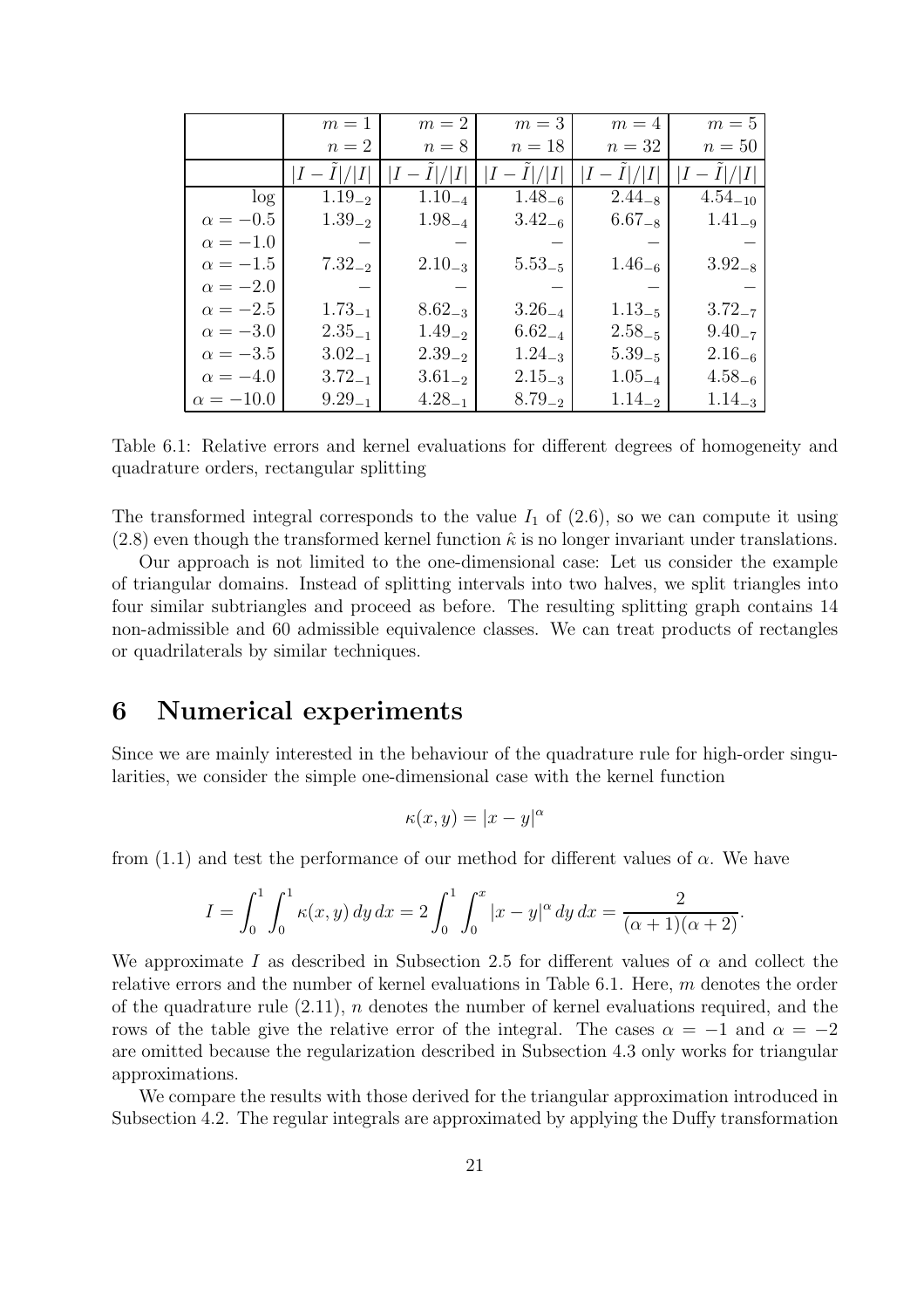|                  | $m=1$       | $m=2$       | $m=3$       | $m=4$       | $m=5$        |
|------------------|-------------|-------------|-------------|-------------|--------------|
|                  | $n=2$       | $n=8$       | $n=18$      | $n=32$      | $n=50$       |
|                  | $I-I / I $  | $ I-I / I $ | $I-I / I $  | $I-I / I $  | $I-I / I $   |
| log              | $8.73_{-3}$ | $3.86_{-6}$ | $3.26_{-7}$ | $7.75_{-9}$ | $1.75_{-10}$ |
| $\alpha = -0.5$  | $6.02_{-4}$ | $6.18_{-5}$ | $1.43_{-6}$ | $3.19_{-8}$ | $7.36_{-10}$ |
| $\alpha = -1.0$  | $2.86_{-2}$ | $6.50_{-4}$ | $1.48_{-5}$ | $3.49_{-7}$ | $8.56_{-9}$  |
| $\alpha = -1.5$  | $3.36_{-2}$ | $1.23_{-3}$ | $3.47_{-5}$ | $9.54_{-7}$ | $2.62_{-8}$  |
| $\alpha = -2.0$  | $3.35_{-2}$ | $1.88_{-3}$ | $6.40_{-5}$ | $2.01_{-6}$ | $6.15_{-8}$  |
| $\alpha = -2.5$  | $1.10_{-1}$ | $5.99_{-3}$ | $2.33_{-4}$ | $8.16_{-6}$ | $2.72_{-7}$  |
| $\alpha = -3.0$  | $1.61_{-1}$ | $1.07_{-2}$ | $4.88_{-4}$ | $1.92_{-5}$ | $7.04_{-7}$  |
| $\alpha = -3.5$  | $2.18_{-1}$ | $1.77_{-2}$ | $9.31_{-4}$ | $4.10_{-5}$ | $1.64_{-6}$  |
| $\alpha = -4.0$  | $2.79_{-1}$ | $2.72_{-2}$ | $1.65_{-3}$ | $8.06_{-5}$ | $3.53_{-6}$  |
| $\alpha = -10.0$ | $8.58_{-1}$ | $3.62_{-1}$ | $7.34_{-2}$ | $9.53_{-3}$ | $9.47_{-4}$  |

Table 6.2: Relative errors and kernel evaluations for different degrees of homogeneity and quadrature orders, triangular splitting

 $(s,t) \mapsto (s,(1-s)t)$  to tensor Gauss quadrature rules. The corresponding relative errors can be found in Table 6.2. Due to the better performance of the quadrature rule for triangular subdomains, they are slightly smaller than those for the case of rectangular splittings.

As predicted by theory, the quadrature error converges exponentially in all cases, while the algorithmic complexity, expressed as the number  $n$  of kernel evaluations, increases only quadratically: Since we compute the integrals  $I_2$ ,  $I_3$  (or  $I_2^u$ ,  $I_3^u$ ) by using tensor quadrature of order m, we have  $n = 2m^2$ .

# **References**

- [1] S. Börm and L. Grasedyck. Low-rank approximation of integral operators by interpolation. Preprint 72, Max Planck Institute for Mathematics in the Sciences Leipzig, 2002. To appear in Computing.
- [2] M.G. Duffy. Quadrature over a pyramid or cube of integrands with a singularity at a vertex. SIAM J. Numer. Anal., **19**:1260–1262, 1982.
- [3] S. Erichsen and S.A. Sauter: Efficient automatic quadrature in 3-d Galerkin BEM. Comput. Methods Appl. Mech. Engrg., **157**:215-224, 1998
- [4] M. Guiggiani. Direct evaluation of hypersingular integrals in 2D BEM. In Hackbusch [5], pages 23–34.
- [5] W. Hackbusch (ed.). Numerical techniques for boundary element methods, Notes on Numerical Fluid Mechanics, vol. 33. Vieweg-Verlag, Braunschweig, 1992.
- [6] W. Hackbusch and S.A. Sauter. On numerical cubatures of nearly singular surface integrals arising in BEM collocation. Computing, **52**:139–159, 1994.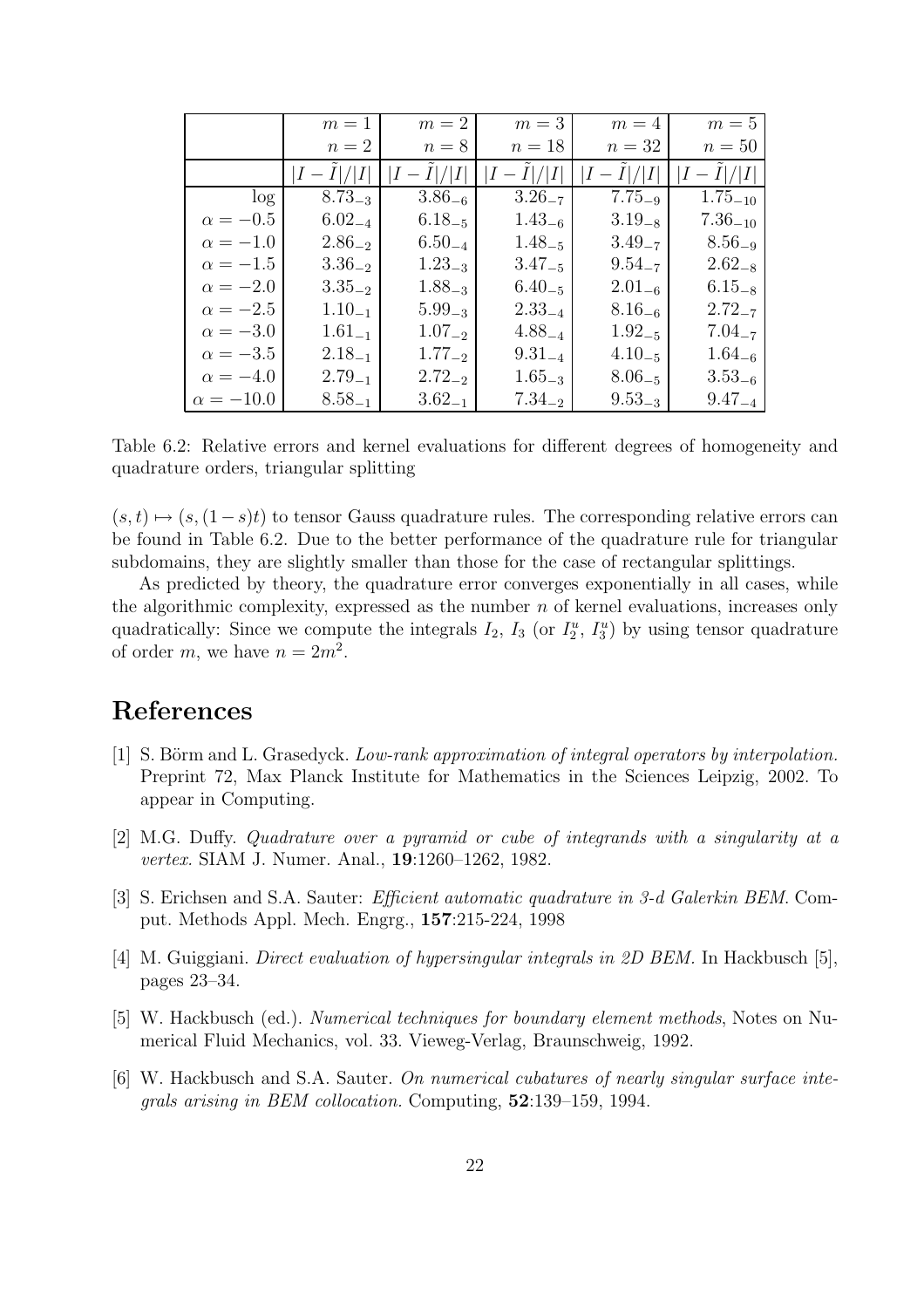- [7] W. Hackbusch and G. Wittum (eds.). Boundary elements: implementation and analysis of advanced algorithms, Notes on Numerical Fluid Mechanics, vol. 54. Vieweg-Verlag, Braunschweig, 1996.
- [8] J. Hadamard. Le problème de Cauchy et les équations aux dérivées partielles linéaires hyperboliques. Hermann & Cie, Paris, 1932
- [9] R. Kieser, C. Schwab, and W.L. Wendland. Numerical evaluation of singular and finitepart integrals on curved surfaces using symbolic manipulation. In Hackbusch [5], pages 279–301.
- [10] S.A. Sauter. Uber die effiziente Verwendung des Galerkin-Verfahrens zur Lösung Fredholmscher Integralgleichungen. Doctoral thesis, Universität zu Kiel, 1992.
- [11] S.A. Sauter. Cubature techniques for 3D Galerkin BEM. In Hackbusch and Wittum [7], pages 29–44.
- [12] S.A. Sauter and C. Lage. On the efficient computation of singular and nearly singular integrals arising in 3D Galerkin BEM. ZAMM, **76**:273–275, 1996.
- [13] S.A. Sauter and C. Lage. Transformation of hypersingular integrals and black-box cubature. Math. Comp., **70**:223–250, 2001.
- [14] S.A. Sauter and C. Schwab. *Quadrature for hp-Galerkin BEM in*  $\mathbb{R}^3$ . Numer. Math., **78**:211–258, 1997.
- [15] C. Schwab: Variable order composite quadrature of singular and nearly singular integrals. Computing, **53**,173-194, 1994
- [16] C. Schwab and W.L. Wendland. On numerical cubatures of singular surface integrals in boundary element methods. Numer. Math., **62**:343–369, 1992.
- [17] J. Stoer. *Einführung in die Numerische Mathematik I.* Springer-Verlag, Berlin, 8th edition, 1999.
- [18] G. Vainikko. Multidimensional weakly singular integral equations. Springer-Verlag, Berlin, 1991.
- [19] H. Yserentant. A remark on the numerical computation of improper integrals. Numer. Math., **30**:179–183, 1983.

Steffen Börm Max-Planck-Institut für Mathematik in den Naturwissenschaften Inselstrasse 22–26 04103 Leipzig Germany sbo@mis.mpg.de